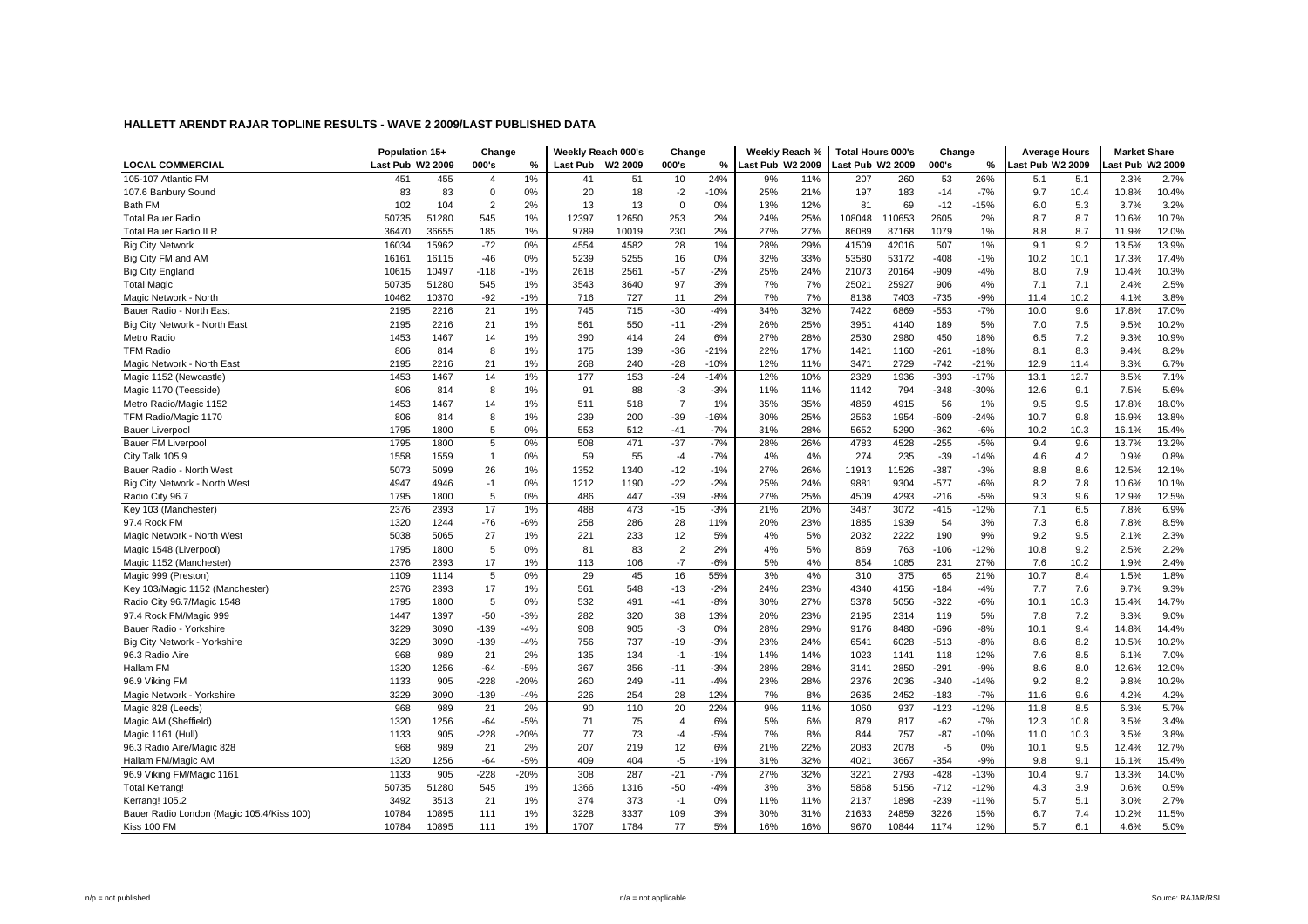|                                         | Population 15+   |       | Change         |        |          | Weekly Reach 000's | Change         |        | Weekly Reach %   |       | <b>Total Hours 000's</b> |        | Change         |        | <b>Average Hours</b> |      | <b>Market Share</b> |       |
|-----------------------------------------|------------------|-------|----------------|--------|----------|--------------------|----------------|--------|------------------|-------|--------------------------|--------|----------------|--------|----------------------|------|---------------------|-------|
| <b>LOCAL COMMERCIAL</b>                 | Last Pub W2 2009 |       | 000's          | $\%$   | Last Pub | W2 2009            | 000's          | %      | Last Pub W2 2009 |       | Last Pub W2 2009         |        | 000's          | $\%$   | Last Pub W2 2009     |      | ast Pub W2 2009     |       |
| <b>Magic 105.4</b>                      | 10784            | 10895 | 111            | $1\%$  | 2051     | 2054               | 3              | 0%     | 19%              | 19%   | 11963                    | 14015  | 2052           | 17%    | 5.8                  | 6.8  | 5.7%                | 6.5%  |
| <b>Total Kiss Network</b>               | 50735            | 51280 | 545            | 1%     | 3326     | 3582               | 256            | 8%     | 7%               | 7%    | 17659                    | 19071  | 1412           | 8%     | 5.3                  | 5.3  | 1.7%                | 1.9%  |
| <b>Kiss East</b>                        | 2008             | 2046  | 38             | 2%     | 332      | 351                | 19             | 6%     | 17%              | 17%   | 2476                     | 2746   | 270            | 11%    | 7.5                  | 7.8  | 5.7%                | 6.1%  |
| <b>Kiss West</b>                        | 2313             | 2353  | 40             | 2%     | 290      | 333                | 43             | 15%    | 13%              | 14%   | 1957                     | 2123   | 166            | 8%     | 6.8                  | 6.4  | 3.9%                | 4.1%  |
| Bauer Radio Total Scotland              | 4281             | 4304  | 23             | 1%     | 1738     | 1765               | 27             | 2%     | 41%              | 41%   | 20111                    | 20820  | 709            | 4%     | 11.6                 | 11.8 | 24.4%               | 24.9% |
| <b>Big City Scotland</b>                | 4046             | 4067  | 21             | $1\%$  | 1428     | 1458               | 30             | 2%     | 35%              | 36%   | 14589                    | 15111  | 522            | 4%     | 10.2                 | 10.4 | 19.3%               | 19.6% |
| Bauer Radio Central Scotland            | 2815             | 2829  | 14             | 0%     | 1021     | 1058               | 37             | 4%     | 36%              | 37%   | 11617                    | 12409  | 792            | 7%     | 11.4                 | 11.7 | 22.0%               | 22.8% |
| <b>Total Radio Clyde</b>                | 1834             | 1838  | $\overline{4}$ | 0%     | 679      | 687                | 8              | 1%     | 37%              | 37%   | 7585                     | 8223   | 638            | 8%     | 11.2                 | 12.0 | 22.5%               | 23.6% |
| Clyde 1 FM                              | 1834             | 1838  | $\overline{4}$ | 0%     | 586      | 599                | 13             | 2%     | 32%              | 33%   | 5855                     | 6556   | 701            | 12%    | 10.0                 | 10.9 | 17.4%               | 18.8% |
| Clyde 2                                 | 1834             | 1838  | $\overline{4}$ | 0%     | 206      | 180                | $-26$          | $-13%$ | 11%              | 10%   | 1730                     | 1667   | $-63$          | $-4%$  | 8.4                  | 9.3  | 5.1%                | 4.8%  |
| <b>Total Radio Forth</b>                | 1083             | 1089  | 6              | 1%     | 347      | 376                | 29             | 8%     | 32%              | 35%   | 4032                     | 4187   | 155            | 4%     | 11.6                 | 11.1 | 19.1%               | 19.7% |
| ForthOne                                | 1083             | 1089  | 6              | 1%     | 302      | 332                | 30             | 10%    | 28%              | 31%   | 3204                     | 3408   | 204            | 6%     | 10.6                 | 10.3 | 15.1%               | 16.0% |
| Forth <sub>2</sub>                      | 1083             | 1089  | 6              | 1%     | 93       | 94                 | $\mathbf{1}$   | 1%     | 9%               | 9%    | 828                      | 779    | -49            | $-6%$  | 9.0                  | 8.2  | 3.9%                | 3.7%  |
| C.F.M.Radio                             | 245              | 247   | $\sqrt{2}$     | 1%     | 87       | 82                 | $-5$           | $-6%$  | 35%              | 33%   | 881                      | 786    | $-95$          | $-11%$ | 10.1                 | 9.6  | 19.1%               | 16.9% |
| Moray Firth Radio                       | 230              | 232   | $\overline{2}$ | 1%     | 109      | 116                | $\overline{7}$ | 6%     | 47%              | 50%   | 1132                     | 1303   | 171            | 15%    | 10.4                 | 11.2 | 22.5%               | 23.9% |
| <b>Total Northsound Radio</b>           | 309              | 312   | 3              | 1%     | 143      | 156                | 13             | 9%     | 46%              | 50%   | 1701                     | 1839   | 138            | 8%     | 11.9                 | 11.8 | 27.4%               | 28.5% |
| Northsound One                          | 309              | 312   | 3              | 1%     | 129      | 137                | 8              | 6%     | 42%              | 44%   | 1265                     | 1346   | 81             | 6%     | 9.8                  | 9.8  | 20.4%               | 20.9% |
| Northsound Two                          | 309              | 312   | 3              | 1%     | 47       | 52                 | 5              | 11%    | 15%              | 17%   | 436                      | 493    | 57             | 13%    | 9.4                  | 9.6  | 7.0%                | 7.6%  |
| Radio Borders                           | 104              | 106   | $\sqrt{2}$     | 2%     | 49       | 48                 | $-1$           | $-2%$  | 47%              | 46%   | 649                      | 663    | 14             | 2%     | 13.2                 | 13.7 | 29.3%               | 31.2% |
| <b>Total Radio Tay</b>                  | 370              | 373   | 3              | 1%     | 164      | 148                | $-16$          | $-10%$ | 44%              | 40%   | 2045                     | 1734   | $-311$         | $-15%$ | 12.5                 | 11.7 | 29.6%               | 25.2% |
| Tay-FM                                  | 370              | 373   | 3              | 1%     | 109      | 103                | -6             | $-6%$  | 30%              | 28%   | 1188                     | 986    | $-202$         | $-17%$ | 10.9                 | 9.5  | 17.2%               | 14.3% |
| Tay-AM                                  | 370              | 373   | 3              | 1%     | 80       | 75                 | $-5$           | $-6%$  | 22%              | 20%   | 856                      | 748    | $-108$         | $-13%$ | 10.7                 | 10.0 | 12.4%               | 10.9% |
| West Sound                              | 386              | 388   | $\overline{2}$ | 1%     | 164      | 165                | $\mathbf{1}$   | 1%     | 42%              | 43%   | 1737                     | 1767   | 30             | 2%     | 10.6                 | 10.7 | 25.8%               | 27.2% |
| Downtown Radio (DTR) / 97.4 Cool FM     | 1384             | 1407  | 23             | 2%     | 495      | 530                | 35             | 7%     | 36%              | 38%   | 4958                     | 5477   | 519            | 10%    | 10.0                 | 10.3 | 18.1%               | 19.5% |
| 97.4 Cool FM                            | 945              | 962   | 17             | 2%     | 288      | 323                | 35             | 12%    | 30%              | 34%   | 2470                     | 3190   | 720            | 29%    | 8.6                  | 9.9  | 13.1%               | 16.5% |
| Downtown Radio (DTR)                    | 1384             | 1407  | 23             | 2%     | 229      | 247                | 18             | 8%     | 17%              | 18%   | 2488                     | 2288   | $-200$         | $-8%$  | 10.8                 | 9.3  | 9.1%                | 8.1%  |
| Wave 105 FM                             | 1712             | 1732  | 20             | 1%     | 369      | 378                | 9              | 2%     | 22%              | 22%   | 3989                     | 3694   | $-295$         | $-7%$  | 10.8                 | 9.8  | 10.9%               | 9.7%  |
| 107 The Bee                             | 184              | 185   | $\overline{1}$ | 1%     | 22       | 21                 | $-1$           | $-5%$  | 12%              | 11%   | 371                      | 316    | $-55$          | $-15%$ | 17.2                 | 15.0 | 11.0%               | 10.0% |
| <b>Brunel FM</b>                        | 180              | 183   | 3              | 2%     | 20       | 18                 | $-2$           | $-10%$ | 11%              | 10%   | 175                      | 153    | $-22$          | $-13%$ | 8.6                  | 8.4  | 4.5%                | 3.9%  |
| <b>Central FM</b>                       | 214              | 216   | $\overline{2}$ | 1%     | 45       | 39                 | -6             | $-13%$ | 21%              | 18%   | 390                      | 341    | -49            | $-13%$ | 8.7                  | 8.8  | 9.2%                | 7.8%  |
| <b>Total Cheshire Radio</b>             | n/p              | 367   | n/a            | n/a    | n/p      | 51                 | n/a            | n/a    | n/p              | 14%   | n/p                      | 293    | n/a            | n/a    | n/p                  | 5.8  | n/p                 | 4.1%  |
| Cheshire's Silk 106.9                   | 179              | 179   | $\mathbf 0$    | 0%     | 20       | 18                 | $-2$           | $-10%$ | 11%              | 10%   | 70                       | 64     | -6             | -9%    | 3.6                  | 3.6  | 2.0%                | 1.8%  |
| Chester's Dee 106.3                     | 186              | 188   | $\overline{2}$ | 1%     | 34       | 33                 | $-1$           | $-3%$  | 18%              | 17%   | 253                      | 229    | $-24$          | $-9%$  | 7.5                  | 7.0  | 6.6%                | 6.3%  |
| Club Asia 963+972AM                     | 10785            | 10895 | 110            | 1%     | 188      | 202                | 14             | 7%     | 2%               | 2%    | 976                      | 982    | 6              | 1%     | 5.2                  | 4.9  | 0.5%                | 0.5%  |
| <b>Total CN Radio</b>                   | 1743             | 869   | $-874$         | $-50%$ | 358      | 240                | $-118$         | $-33%$ | 21%              | 28%   | 2716                     | 1768   | $-948$         | $-35%$ | 7.6                  | 7.4  | 7.7%                | 10.2% |
| The Bay                                 | 320              | 324   | $\overline{4}$ | 1%     | 104      | 93                 | $-11$          | $-11%$ | 33%              | 29%   | 955                      | 801    | $-154$         | $-16%$ | 9.1                  | 8.6  | 14.9%               | 11.8% |
| Citybeat 96.7/102.5FM                   | 542              | 543   | $\mathbf{1}$   | 0%     | 119      | 128                | 9              | 8%     | 22%              | 24%   | 821                      | 914    | 93             | 11%    | 6.9                  | 7.1  | 7.8%                | 8.0%  |
| Lakeland Radio                          | 52               | 52    | $\mathbf 0$    | 0%     | 15       | 15                 | $\Omega$       | 0%     | 29%              | 28%   | 118                      | 113    | $-5$           | $-4%$  | 7.7                  | 7.6  | 10.9%               | 10.6% |
| The Coast (was Original 106fm (Solent)) | 1642             | 1661  | 19             | 1%     | 83       | 98                 | 15             | 18%    | 5%               | 6%    | 428                      | 584    | 156            | 36%    | 5.2                  | 6.0  | 1.2%                | 1.6%  |
| Dream 107.7 FM                          | 227              | 231   | $\overline{4}$ | 2%     | 20       | 20                 | $\Omega$       | 0%     | 9%               | 9%    | 182                      | 184    | $\overline{2}$ | 1%     | 9.3                  | 9.2  | 3.8%                | 3.8%  |
| 107.9 Dune FM                           | 205              | 205   | $\mathbf 0$    | 0%     | 18       | 20                 | $\overline{2}$ | 11%    | 9%               | 10%   | 143                      | 141    | $-2$           | $-1%$  | 7.9                  | 7.2  | 3.2%                | 3.4%  |
| Fire 107.6 FM                           | 282              | 285   | 3              | 1%     | 28       | 29                 | $\mathbf{1}$   | 4%     | 10%              | 10%   | 236                      | 184    | $-52$          | $-22%$ | 8.5                  | 6.4  | 3.9%                | 3.0%  |
| 3FM                                     | 68               | 68    | $\Omega$       | 0%     | 18       | 21                 | 3              | 17%    | 27%              | 31%   | 228                      | 232    | $\overline{4}$ | 2%     | 12.5                 | 10.9 | 15.4%               | 14.7% |
| Total Global Radio (UK)                 | 50735            | 51280 | 545            | 1%     | 18529    | 19063              | 534            | 3%     | 37%              | 37%   | 171569                   | 176776 | 5207           | 3%     | 9.3                  | 9.3  | 16.9%               | 17.2% |
| Chill                                   | 50735            | 51280 | 545            | 1%     | 200      | 220                | 20             | 10%    | $*$ %            | $*$ % | 993                      | 1019   | 26             | 3%     | 5.0                  | 4.6  | 0.1%                | 0.1%  |
| Classic FM                              | 50735            | 51280 | 545            | $1\%$  | 5414     | 5717               | 303            | 6%     | 11%              | 11%   | 37890                    | 40260  | 2370           | 6%     | 7.0                  | 7.0  | 3.7%                | 3.9%  |
| Galaxy Network (UK)                     | 50735            | 51280 | 545            | 1%     | 3653     | 3714               | 61             | 2%     | 7%               | 7%    | 26173                    | 25261  | $-912$         | $-3%$  | 7.2                  | 6.8  | 2.6%                | 2.5%  |
| Gold Network (UK)                       | 50735            | 51280 | 545            | 1%     | 1036     | 1109               | 73             | 7%     | 2%               | 2%    | 9205                     | 10078  | 873            | 9%     | 8.9                  | 9.1  | 0.9%                | 1.0%  |
| Heart Network (UK)                      | 50735            | 51280 | 545            | 1%     | 7260     | 7479               | 219            | 3%     | 14%              | 15%   | 57581                    | 60288  | 2707           | 5%     | 7.9                  | 8.1  | 5.7%                | 5.9%  |
| Total LBC (UK)                          | 50735            | 51280 | 545            | 1%     | 879      | 956                | 77             | 9%     | 2%               | 2%    | 10172                    | 11468  | 1296           | 13%    | 11.6                 | 12.0 | 1.0%                | 1.1%  |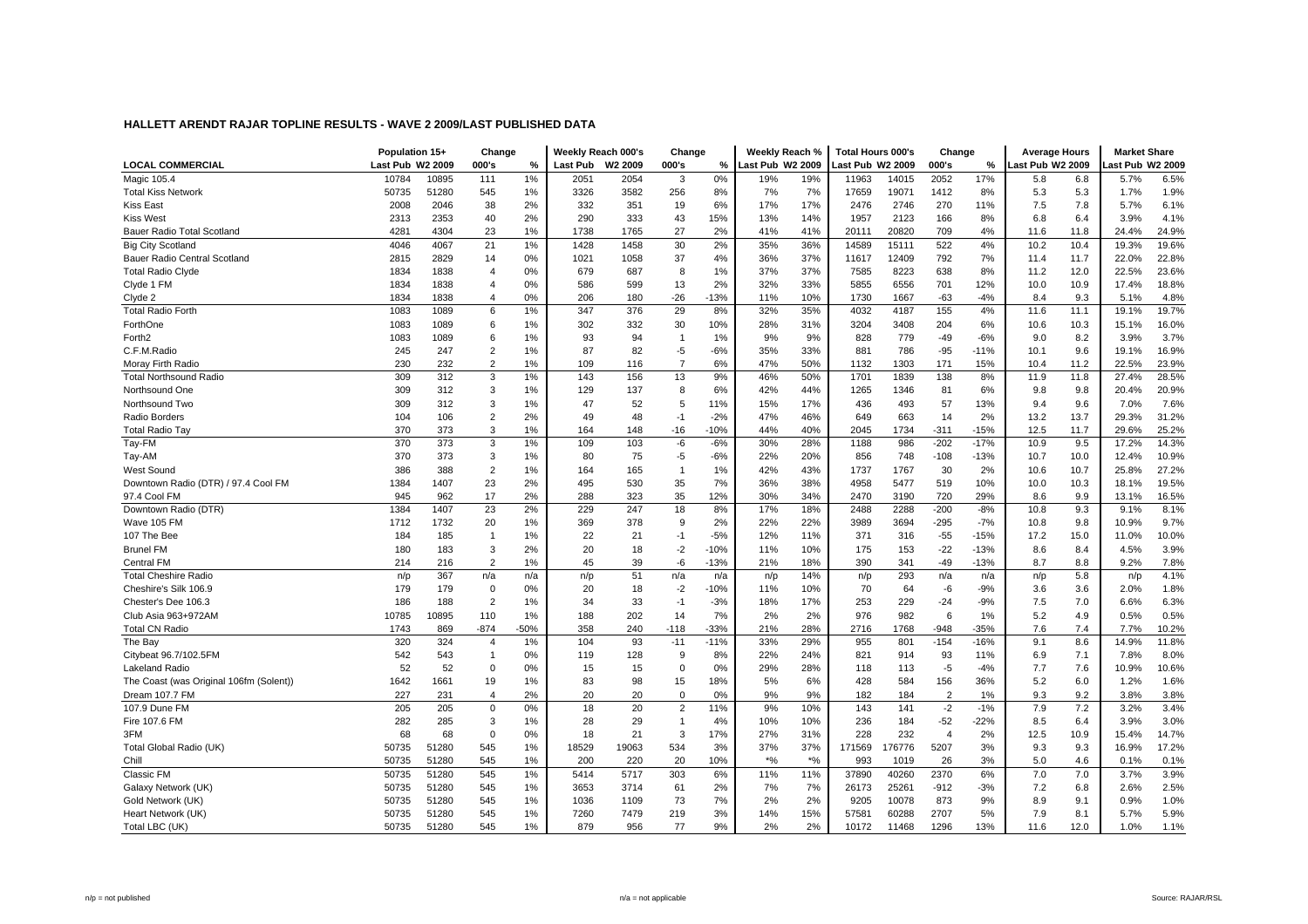|                                                  | Population 15+   |       | Change         |    | Weekly Reach 000's |                | Change         |        | Weekly Reach %   |       | Total Hours 000's |        | Change |        | <b>Average Hours</b> |      | <b>Market Share</b> |       |
|--------------------------------------------------|------------------|-------|----------------|----|--------------------|----------------|----------------|--------|------------------|-------|-------------------|--------|--------|--------|----------------------|------|---------------------|-------|
| <b>LOCAL COMMERCIAL</b>                          | Last Pub W2 2009 |       | 000's          | %  | Last Pub           | W2 2009        | 000's          | %      | Last Pub W2 2009 |       | Last Pub W2 2009  |        | 000's  | %      | Last Pub W2 2009     |      | ast Pub W2 2009     |       |
| Total XFM (UK)                                   | 50735            | 51280 | 545            | 1% | 958                | 1004           | 46             | 5%     | 2%               | 2%    | 4505              | 4686   | 181    | 4%     | 4.7                  | 4.7  | 0.4%                | 0.5%  |
| Global Radio London (ILR)                        | 10784            | 10895 | 111            | 1% | 4446               | 4655           | 209            | 5%     | 41%              | 43%   | 40563             | 44914  | 4351   | 11%    | 9.1                  | 9.6  | 19.2%               | 20.8% |
| Global Radio (ILR)                               | 41751            | 42213 | 462            | 1% | 13266              | 13751          | 485            | 4%     | 32%              | 33%   | 123246            | 128349 | 5103   | 4%     | 9.3                  | 9.3  | 14.8%               | 15.2% |
| Fun Radio                                        | 10785            | 10895 | 110            | 1% | 33                 | 40             | $\overline{7}$ | 21%    | $*$ %            | $*$ % | 88                | 178    | 90     | 102%   | 2.7                  | 4.4  | $*$ %               | 0.1%  |
| Galaxy Network (ILR)                             | 26054            | 26303 | 249            | 1% | 3152               | 3209           | 57             | 2%     | 12%              | 12%   | 23430             | 22704  | $-726$ | $-3%$  | 7.4                  | 7.1  | 4.6%                | 4.4%  |
| Choice FM London                                 | 10784            | 10895 | 111            | 1% | 460                | 499            | 39             | 8%     | 4%               | 5%    | 2449              | 2953   | 504    | 21%    | 5.3                  | 5.9  | 1.2%                | 1.4%  |
| Galaxy Birmingham                                | 2089             | 2098  | 9              | 0% | 392                | 385            | $-7$           | $-2%$  | 19%              | 18%   | 3396              | 2893   | $-503$ | $-15%$ | 8.7                  | 7.5  | 8.0%                | 6.9%  |
| Galaxy Manchester                                | 2793             | 2811  | 18             | 1% | 452                | 465            | 13             | 3%     | 16%              | 17%   | 3611              | 3675   | 64     | 2%     | 8.0                  | 7.9  | 6.8%                | 6.9%  |
| Galaxy North East                                | 2172             | 2191  | 19             | 1% | 476                | 503            | 27             | 6%     | 22%              | 23%   | 3807              | 3725   | $-82$  | $-2%$  | 8.0                  | 7.4  | 9.2%                | 9.3%  |
| Galaxy Scotland (was XFM Scotland)               | 2698             | 2712  | 14             | 1% | 195                | 209            | 14             | 7%     | 7%               | 8%    | 1093              | 1401   | 308    | 28%    | 5.6                  | 6.7  | 2.1%                | 2.7%  |
| Galaxy Scotland (East) (was XFM Scotland (East)) | 1177             | 1186  | 9              | 1% | 84                 | 106            | 22             | 26%    | 7%               | 9%    | 592               | 727    | 135    | 23%    | 7.1                  | 6.9  | 2.6%                | 3.1%  |
| Galaxy Scotland (West) (was XFM Scotland (West)) | 1696             | 1703  | $\overline{7}$ | 0% | 130                | 131            | $\overline{1}$ | 1%     | 8%               | 8%    | 607               | 859    | 252    | 42%    | 4.7                  | 6.5  | 1.9%                | 2.6%  |
| Galaxy South Coast (was 103.2 Power FM)          | 1117             | 1133  | 16             | 1% | 164                | 160            | $-4$           | $-2%$  | 15%              | 14%   | 918               | 1037   | 119    | 13%    | 5.6                  | 6.5  | 3.9%                | 4.1%  |
| Galaxy Yorkshire                                 | 4399             | 4462  | 63             | 1% | 958                | 993            | 35             | 4%     | 22%              | 22%   | 7286              | 7174   | $-112$ | $-2%$  | 7.6                  | 7.2  | 8.7%                | 8.5%  |
| Gold Network (ILR)                               | 28853            | 29182 | 329            | 1% | 908                | 974            | 66             | 7%     | 3%               | 3%    | 8297              | 9048   | 751    | 9%     | 9.1                  | 9.3  | 1.4%                | 1.5%  |
| Gold Bedford                                     | 593              | 605   | 12             | 2% | 24                 | 22             | $-2$           | $-8%$  | 4%               | 4%    | 198               | 191    | $-7$   | $-4%$  | 8.2                  | 8.5  | 1.6%                | 1.7%  |
| Gold Berkshire/North Hampshire                   | 729              | 740   | 11             | 2% | 21                 | 26             | 5              | 24%    | 3%               | 3%    | 177               | 222    | 45     | 25%    | 8.5                  | 8.6  | 1.2%                | 1.5%  |
| Gold Birmingham                                  | 2042             | 2055  | 13             | 1% | 59                 | 55             | $-4$           | $-7%$  | 3%               | 3%    | 505               | 396    | $-109$ | $-22%$ | 8.6                  | 7.2  | 1.2%                | 0.9%  |
| Gold Bristol/Bath/Wiltshire                      | 1321             | 1349  | 28             | 2% | 69                 | 60             | -9             | $-13%$ | 5%               | 4%    | 800               | 676    | $-124$ | $-16%$ | 11.6                 | 11.3 | 2.9%                | 2.3%  |
| <b>Gold Coventry</b>                             | 646              | 653   | $\overline{7}$ | 1% | 18                 | 26             | 8              | 44%    | 3%               | 4%    | 207               | 257    | 50     | 24%    | 11.3                 | 9.7  | 1.6%                | 2.0%  |
| Gold Crawley                                     | 365              | 374   | 9              | 2% | 6                  | $\overline{4}$ | $-2$           | $-33%$ | 2%               | 1%    | 115               | 83     | $-32$  | $-28%$ | 18.6                 | 21.7 | 1.5%                | 1.1%  |
| <b>Gold Derby</b>                                | 451              | 454   | 3              | 1% | 17                 | 18             | $\overline{1}$ | 6%     | 4%               | 4%    | 161               | 208    | 47     | 29%    | 9.3                  | 11.5 | 1.8%                | 2.4%  |
| Gold Devon                                       | 531              | 540   | 9              | 2% | 6                  | 5              | $-1$           | $-17%$ | 1%               | 1%    | 63                | 56     | $-7$   | $-11%$ | 10.3                 | 11.5 | 0.5%                | 0.5%  |
| <b>Gold Dorset</b>                               | 599              | 606   | $\overline{7}$ | 1% | 26                 | 26             | $\mathbf 0$    | 0%     | 4%               | 4%    | 158               | 142    | $-16$  | $-10%$ | 6.2                  | 5.5  | 1.2%                | 1.1%  |
| <b>Gold Essex</b>                                | 1207             | 1228  | 21             | 2% | 37                 | 42             | 5              | 14%    | 3%               | 3%    | 423               | 595    | 172    | 41%    | 11.3                 | 14.3 | 1.6%                | 2.2%  |
| <b>Gold Gloucester</b>                           | 402              | 407   | 5              | 1% | 21                 | 10             | $-11$          | $-52%$ | 5%               | 2%    | 303               | 106    | $-197$ | $-65%$ | 14.3                 | 10.9 | 3.7%                | 1.2%  |
| Gold Hampshire                                   | 1117             | 1133  | 16             | 1% | 36                 | 50             | 14             | 39%    | 3%               | 4%    | 278               | 392    | 114    | 41%    | 7.7                  | 7.8  | 1.2%                | 1.6%  |
| Gold Kent                                        | 1155             | 1166  | 11             | 1% | 38                 | 32             | $-6$           | $-16%$ | 3%               | 3%    | 226               | 212    | $-14$  | $-6%$  | 5.9                  | 6.6  | 0.8%                | 0.8%  |
| Gold London                                      | 10784            | 10895 | 111            | 1% | 321                | 372            | 51             | 16%    | 3%               | 3%    | 2549              | 3798   | 1249   | 49%    | 7.9                  | 10.2 | 1.2%                | 1.8%  |
| Gold Luton                                       | 1029             | 1043  | 14             | 1% | 31                 | 36             | 5              | 16%    | 3%               | 3%    | 356               | 425    | 69     | 19%    | 11.6                 | 11.7 | 1.7%                | 2.1%  |
| <b>Gold Manchester</b>                           | 2375             | 2394  | 19             | 1% | 53                 | 46             | $-7$           | $-13%$ | 2%               | 2%    | 640               | 443    | $-197$ | $-31%$ | 12.1                 | 9.7  | 1.4%                | 1.0%  |
| Gold Norfolk/Suffolk                             | 1138             | 1158  | 20             | 2% | 29                 | 45             | 16             | 55%    | 3%               | 4%    | 271               | 552    | 281    | 104%   | 9.3                  | 12.4 | 1.2%                | 2.2%  |
| <b>Gold Norfolk</b>                              | 638              | 647   | 9              | 1% | 14                 | 27             | 13             | 93%    | 2%               | 4%    | 165               | 276    | 111    | 67%    | 11.5                 | 10.1 | 1.2%                | 2.0%  |
| <b>Gold Suffolk</b>                              | 506              | 517   | 11             | 2% | 15                 | 17             | $\overline{2}$ | 13%    | 3%               | 3%    | 107               | 276    | 169    | 158%   | 7.1                  | 16.1 | 1.0%                | 2.5%  |
| Gold North Wales/Cheshire                        | 379              | 384   | 5              | 1% | 6                  | 12             | 6              | 100%   | 2%               | 3%    | 68                | 111    | 43     | 63%    | 12.0                 | 9.4  | 0.9%                | 1.5%  |
| <b>Gold Northampton</b>                          | 535              | 548   | 13             | 2% | 14                 | 14             | $\Omega$       | 0%     | 3%               | 3%    | 168               | 163    | $-5$   | $-3%$  | 11.7                 | 11.3 | 1.6%                | 1.5%  |
| Gold Nottingham                                  | 1133             | 1150  | 17             | 2% | 46                 | 40             | -6             | $-13%$ | 4%               | 3%    | 384               | 367    | $-17$  | $-4%$  | 8.4                  | 9.2  | 1.6%                | 1.5%  |
| Gold Peterborough                                | 577              | 584   | $\overline{7}$ | 1% | 24                 | 34             | 10             | 42%    | 4%               | 6%    | 231               | 452    | 221    | 96%    | 9.5                  | 13.4 | 1.9%                | 3.7%  |
| Gold Plymouth                                    | 333              | 339   | 6              | 2% | 15                 | 15             | $\Omega$       | 0%     | 5%               | 4%    | 113               | 94     | $-19$  | $-17%$ | 7.3                  | 6.2  | 1.7%                | 1.3%  |
| <b>Gold Sussex</b>                               | 1002             | 1010  | 8              | 1% | 34                 | 37             | 3              | 9%     | 3%               | 4%    | 237               | 255    | 18     | 8%     | 7.0                  | 6.9  | 1.1%                | 1.1%  |
| <b>Gold South East Wales</b>                     | 971              | 980   | 9              | 1% | 29                 | 26             | $-3$           | $-10%$ | 3%               | 3%    | 374               | 395    | 21     | 6%     | 13.0                 | 15.4 | 1.8%                | 1.8%  |
| Gold Wolverhamptor                               | 1295             | 1298  | 3              | 0% | 32                 | 39             | $\overline{7}$ | 22%    | 2%               | 3%    | 289               | 316    | 27     | 9%     | 9.0                  | 8.0  | 1.1%                | 1.2%  |
| Heart Network (ILR)                              | 27909            | 28242 | 333            | 1% | 6848               | 7019           | 171            | 2%     | 25%              | 25%   | 55000             | 57343  | 2343   | 4%     | 8.0                  | 8.2  | 9.7%                | 9.9%  |
| The Buzz 97.1 FM                                 | 439              | 438   | $-1$           | 0% | 55                 | 51             | $-4$           | $-7%$  | 13%              | 12%   | 296               | 270    | $-26$  | $-9%$  | 5.4                  | 5.3  | 3.8%                | 3.7%  |
| Champion 103 FM                                  | 121              | 121   | $\mathbf 0$    | 0% | 34                 | 32             | $-2$           | $-6%$  | 28%              | 27%   | 294               | 251    | $-43$  | $-15%$ | 8.7                  | 7.8  | 12.7%               | 10.5% |
| Coast 96.3                                       | 241              | 243   | $\overline{2}$ | 1% | 46                 | 47             | $\overline{1}$ | 2%     | 19%              | 19%   | 448               | 437    | $-11$  | $-2%$  | 9.6                  | 9.4  | 8.8%                | 8.4%  |
| 2CR FM                                           | 599              | 606   | $\overline{7}$ | 1% | 128                | 124            | $-4$           | $-3%$  | 21%              | 21%   | 853               | 890    | 37     | 4%     | 6.7                  | 7.2  | 6.6%                | 6.8%  |
| Essex FM                                         | 1207             | 1228  | 21             | 2% | 338                | 367            | 29             | 9%     | 28%              | 30%   | 3223              | 3377   | 154    | 5%     | 9.5                  | 9.2  | 12.5%               | 12.5% |
| Heart 96.9 FM Bedford (was 96.9 Chiltern FM)     | 392              | 397   | 5              | 1% | 90                 | 95             | 5              | 6%     | 23%              | 24%   | 755               | 753    | $-2$   | 0%     | 8.4                  | 8.0  | 9.6%                | 10.3% |
| Heart 97.6 FM Beds/Bucks (was 97.6 Chiltern FM)  | 742              | 751   | 9              | 1% | 169                | 190            | 21             | 12%    | 23%              | 25%   | 1341              | 1591   | 250    | 19%    | 7.9                  | 8.4  | 9.3%                | 11.1% |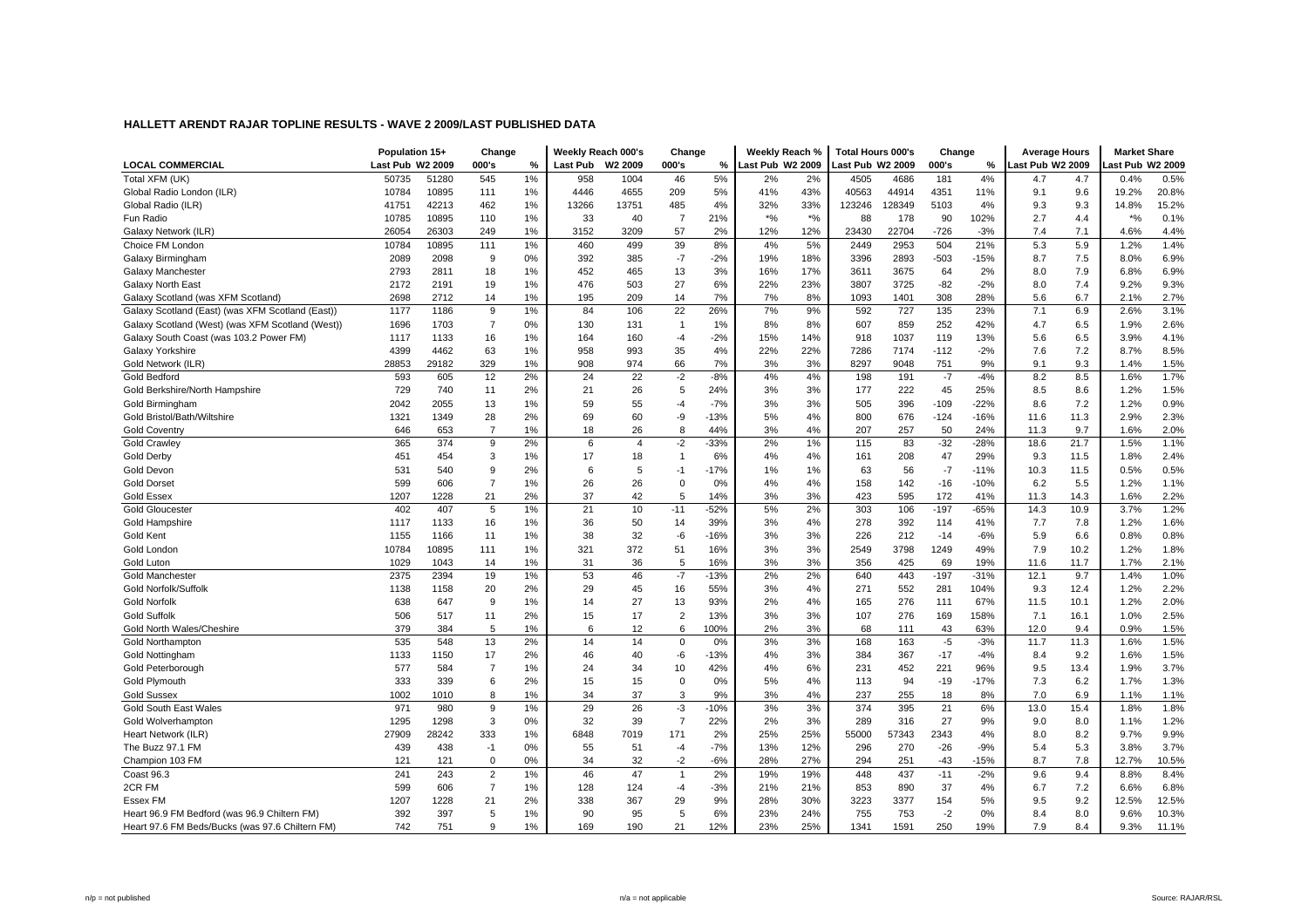|                                                  | Population 15+   |       | Change         |    |                 | Weekly Reach 000's | Change         |        | Weekly Reach %   |     | <b>Total Hours 000's</b> |       | Change         |        | <b>Average Hours</b> |      | <b>Market Share</b> |       |
|--------------------------------------------------|------------------|-------|----------------|----|-----------------|--------------------|----------------|--------|------------------|-----|--------------------------|-------|----------------|--------|----------------------|------|---------------------|-------|
| <b>LOCAL COMMERCIAL</b>                          | Last Pub W2 2009 |       | 000's          | %  | <b>Last Pub</b> | W2 2009            | 000's          | %      | Last Pub W2 2009 |     | Last Pub W2 2009         |       | 000's          | %      | Last Pub W2 2009     |      | ast Pub W2 2009     |       |
| Heart Berkshire and North Hants (was 2-Ten FM)   | 729              | 740   | 11             | 2% | 198             | 212                | 14             | 7%     | 27%              | 29% | 1469                     | 1703  | 234            | 16%    | 7.4                  | 8.0  | 10.2%               | 11.7% |
| Heart Bristol/Bath/Wiltshire (was GWR)           | 1321             | 1349  | 28             | 2% | 415             | 426                | 11             | 3%     | 31%              | 32% | 4567                     | 4571  | $\overline{4}$ | 0%     | 11.0                 | 10.7 | 16.3%               | 15.8% |
| Heart 103 FM Cambridgeshire (was Q103)           | 431              | 441   | 10             | 2% | 121             | 111                | $-10$          | $-8%$  | 28%              | 25% | 970                      | 1002  | 32             | 3%     | 8.1                  | 9.0  | 10.4%               | 10.4% |
| <b>Heart Colchester/Suffolk</b>                  | 650              | 668   | 18             | 3% | 165             | 189                | 24             | 15%    | 25%              | 28% | 1195                     | 1591  | 396            | 33%    | 7.2                  | 8.4  | 8.8%                | 10.8% |
| Heart Colchester (was SGR Colchester)            | 182              | 191   | 9              | 5% | 55              | 69                 | 14             | 25%    | 30%              | 36% | 404                      | 536   | 132            | 33%    | 7.3                  | 7.8  | 9.9%                | 12.5% |
| Heart Suffolk (was SGR FM)                       | 506              | 517   | 11             | 2% | 107             | 116                | 9              | 8%     | 21%              | 23% | 903                      | 1035  | 132            | 15%    | 8.4                  | 8.9  | 8.8%                | 9.4%  |
| Heart Devon Total (was Gemini)                   | 531              | 540   | 9              | 2% | 153             | 156                | 3              | 2%     | 29%              | 29% | 1417                     | 1495  | 78             | 6%     | 9.3                  | 9.6  | 12.3%               | 13.1% |
| Heart Exeter & East Devon (was Gemini)           | 306              | 312   | 6              | 2% | 87              | 93                 | 6              | 7%     | 28%              | 30% | 890                      | 980   | 90             | 10%    | 10.3                 | 10.5 | 13.2%               | 14.3% |
| Heart Torbay & South Devon (was Gemini)          | 226              | 228   | $\sqrt{2}$     | 1% | 66              | 62                 | $-4$           | $-6%$  | 29%              | 27% | 527                      | 515   | $-12$          | $-2%$  | 8.0                  | 8.3  | 11.0%               | 11.3% |
| Heart 106 FM East Midlands                       | 2121             | 2154  | 33             | 2% | 365             | 383                | 18             | 5%     | 17%              | 18% | 2430                     | 2530  | 100            | 4%     | 6.7                  | 6.6  | 5.7%                | 5.8%  |
| Heart Gloucestershire (was Severn Sound)         | 402              | 407   | $\sqrt{5}$     | 1% | 113             | 119                | 6              | 5%     | 28%              | 29% | 881                      | 1073  | 192            | 22%    | 7.8                  | 9.0  | 10.6%               | 12.0% |
| Heart 106.2 FM London                            | 10784            | 10895 | 111            | 1% | 1970            | 1897               | $-73$          | $-4%$  | 18%              | 17% | 12461                    | 11070 | $-1391$        | $-11%$ | 6.3                  | 5.8  | 5.9%                | 5.1%  |
| Heart 103.3 FM Milton Keynes (was Horizon Radio) | 226              | 231   | $\,$ 5 $\,$    | 2% | 84              | 78                 | $-6$           | $-7%$  | 37%              | 34% | 865                      | 639   | $-226$         | $-26%$ | 10.2                 | 8.2  | 17.4%               | 13.2% |
| Heart 102.4 FM Norfolk (was Radio Broadland)     | 638              | 647   | 9              | 1% | 200             | 203                | 3              | 2%     | 31%              | 31% | 2009                     | 2042  | 33             | 2%     | 10.0                 | 10.0 | 15.2%               | 14.7% |
| Heart 96.6 FM Northants (was Northants)          | 535              | 548   | 13             | 2% | 110             | 155                | 45             | 41%    | 21%              | 28% | 981                      | 1386  | 405            | 41%    | 8.9                  | 9.0  | 9.1%                | 12.5% |
| Heart North Devon (was Lantern FM)               | 131              | 134   | 3              | 2% | 44              | 46                 | $\overline{2}$ | 5%     | 33%              | 35% | 440                      | 464   | 24             | 5%     | 10.1                 | 10.0 | 15.1%               | 15.9% |
| Heart Oxfordshire (was Fox FM)                   | 657              | 665   | 8              | 1% | 179             | 164                | $-15$          | $-8%$  | 27%              | 25% | 1385                     | 1324  | $-61$          | $-4%$  | 7.8                  | 8.1  | 10.4%               | 9.5%  |
| Heart 102.7 Peterborough (was Hereward)          | 383              | 386   | 3              | 1% | 115             | 108                | $-7$           | $-6%$  | 30%              | 28% | 1239                     | 1003  | $-236$         | $-19%$ | 10.8                 | 9.2  | 14.6%               | 12.3% |
| Heart Plymouth (was Plymouth Sound)              | 333              | 339   | 6              | 2% | 109             | 99                 | $-10$          | $-9%$  | 33%              | 29% | 904                      | 994   | 90             | 10%    | 8.3                  | 10.0 | 13.5%               | 13.8% |
| Heart Somerset (was Orchard FM)                  | 338              | 342   | $\overline{4}$ | 1% | 122             | 125                | 3              | 2%     | 36%              | 37% | 1252                     | 1107  | $-145$         | $-12%$ | 10.3                 | 8.8  | 15.5%               | 13.7% |
| <b>Heart South Hams</b>                          | 65               | 66    | $\mathbf{1}$   | 2% | 13              | 13                 | $\mathbf 0$    | 0%     | 20%              | 20% | 146                      | 140   | -6             | $-4%$  | 11.3                 | 10.7 | 10.8%               | 10.5% |
| Heart 100.7 FM West Midlands                     | 3525             | 3547  | 22             | 1% | 869             | 838                | $-31$          | $-4%$  | 25%              | 24% | 6845                     | 6822  | $-23$          | 0%     | 7.9                  | 8.1  | 9.4%                | 9.5%  |
| Invicta FM                                       | 1155             | 1166  | 11             | 1% | 378             | 408                | 30             | 8%     | 33%              | 35% | 3402                     | 3758  | 356            | 10%    | 9.0                  | 9.2  | 12.5%               | 13.9% |
| Marcher Sound                                    | 379              | 384   | $\,$ 5 $\,$    | 1% | 72              | 71                 | $-1$           | $-1%$  | 19%              | 18% | 552                      | 610   | 58             | 11%    | 7.7                  | 8.6  | 7.5%                | 8.4%  |
| Ocean                                            | 1007             | 1022  | 15             | 1% | 163             | 177                | 14             | 9%     | 16%              | 17% | 1167                     | 1284  | 117            | 10%    | 7.1                  | 7.2  | 5.5%                | 5.7%  |
| Southern FM                                      | 1002             | 1010  | 8              | 1% | 296             | 285                | $-11$          | $-4%$  | 30%              | 28% | 2765                     | 2900  | 135            | 5%     | 9.3                  | 10.2 | 12.7%               | 12.8% |
| The Hit Music Network (ILR)                      | 17491            | 17666 | 175            | 1% | 3516            | 3711               | 195            | 6%     | 20%              | 21% | 23425                    | 24984 | 1559           | 7%     | 6.7                  | 6.7  | 6.7%                | 7.1%  |
| 95.8 Capital Radio                               | 10784            | 10895 | 111            | 1% | 1868            | 1952               | 84             | 4%     | 17%              | 18% | 9883                     | 13408 | 3525           | 36%    | 5.3                  | 6.9  | 4.7%                | 6.2%  |
| Beacon Radio                                     | 1295             | 1298  | 3              | 0% | 241             | 245                | $\overline{4}$ | 2%     | 19%              | 19% | 1809                     | 1960  | 151            | 8%     | 7.5                  | 8.0  | 6.9%                | 7.2%  |
| 96.4 BRMB                                        | 2042             | 2055  | 13             | 1% | 430             | 409                | $-21$          | $-5%$  | 21%              | 20% | 2400                     | 1999  | $-401$         | $-17%$ | 5.6                  | 4.9  | 5.6%                | 4.8%  |
| 105.4 Leicester Sound FM                         | 602              | 616   | 14             | 2% | 113             | 111                | $-2$           | $-2%$  | 19%              | 18% | 765                      | 757   | -8             | $-1%$  | 6.8                  | 6.8  | 7.0%                | 6.7%  |
| Mercia                                           | 646              | 653   | $\overline{7}$ | 1% | 146             | 159                | 13             | 9%     | 23%              | 24% | 1183                     | 1251  | 68             | 6%     | 8.1                  | 7.9  | 8.9%                | 9.7%  |
| Mercury FM (Herts)                               | 329              | 330   | $\mathbf{1}$   | 0% | 37              | 34                 | $-3$           | $-8%$  | 11%              | 10% | 245                      | 215   | $-30$          | $-12%$ | 6.7                  | 6.4  | 3.4%                | 3.1%  |
| Mercury FM (Surrey & Sussex)                     | 365              | 374   | 9              | 2% | 78              | 84                 | 6              | 8%     | 21%              | 22% | 645                      | 562   | $-83$          | $-13%$ | 8.3                  | 6.7  | 8.4%                | 7.2%  |
| <b>RAM FM</b>                                    | 451              | 454   | 3              | 1% | 100             | 92                 | $-8$           | $-8%$  | 22%              | 20% | 717                      | 670   | $-47$          | $-7%$  | 7.2                  | 7.2  | 8.2%                | 7.8%  |
| Red Dragon                                       | 971              | 980   | 9              | 1% | 269             | 285                | 16             | 6%     | 28%              | 29% | 1871                     | 2316  | 445            | 24%    | 7.0                  | 8.1  | 8.8%                | 10.8% |
| 96 Trent FM                                      | 1133             | 1150  | 17             | 2% | 335             | 352                | 17             | 5%     | 30%              | 31% | 3023                     | 2836  | $-187$         | $-6%$  | 9.0                  | 8.1  | 12.7%               | 11.6% |
| Wyvern FM                                        | 491              | 496   | 5              | 1% | 95              | 101                | 6              | 6%     | 19%              | 20% | 783                      | 757   | $-26$          | $-3%$  | 8.2                  | 7.5  | 8.4%                | 7.5%  |
| LBC (ILR) - was Total LBC (ILR)                  | 10784            | 10895 | 111            | 1% | 835             | 947                | 112            | 13%    | 8%               | 9%  | 10547                    | 11200 | 653            | 6%     | 12.6                 | 11.8 | 5.0%                | 5.2%  |
| LBC 97.3                                         | 10784            | 10895 | 111            | 1% | 705             | 787                | 82             | 12%    | 7%               | 7%  | 9203                     | 9873  | 670            | 7%     | 13.1                 | 12.5 | 4.4%                | 4.6%  |
| LBC News 1152                                    | 10784            | 10895 | 111            | 1% | 282             | 308                | 26             | 9%     | 3%               | 3%  | 1344                     | 1327  | $-17$          | $-1%$  | 4.8                  | 4.3  | 0.6%                | 0.6%  |
| XFM (ILR)                                        | 13578            | 13706 | 128            | 1% | 704             | 727                | 23             | 3%     | 5%               | 5%  | 3343                     | 3224  | $-119$         | $-4%$  | 4.7                  | 4.4  | 1.3%                | 1.2%  |
| <b>XFM 104.9</b>                                 | 10784            | 10895 | 111            | 1% | 563             | 549                | $-14$          | $-2%$  | 5%               | 5%  | 2674                     | 2485  | $-189$         | $-7%$  | 4.7                  | 4.5  | 1.3%                | 1.2%  |
| <b>XFM Manchester</b>                            | 2793             | 2811  | 18             | 1% | 168             | 174                | 6              | 4%     | 6%               | 6%  | 687                      | 733   | 46             | 7%     | 4.1                  | 4.2  | 1.3%                | 1.4%  |
| <b>Total GMG Radio</b>                           | 50735            | 51280 | 545            | 1% | 5149            | 5023               | $-126$         | $-2%$  | 10%              | 10% | 47568                    | 45132 | $-2436$        | $-5%$  | 9.2                  | 9.0  | 4.7%                | 4.4%  |
| <b>GMG Radio North West Total</b>                | 5228             | 5251  | 23             | 0% | 1152            | 1109               | $-43$          | $-4%$  | 22%              | 21% | 10360                    | 10012 | $-348$         | $-3%$  | 9.0                  | 9.0  | 10.4%               | 10.2% |
| GMG Radio North West Regional                    | 5190             | 5212  | 22             | 0% | 1048            | 1015               | $-33$          | $-3%$  | 20%              | 19% | 9193                     | 8775  | $-418$         | $-5%$  | 8.8                  | 8.6  | 9.3%                | 9.0%  |
| <b>GMG Radio North East</b>                      | 2195             | 2216  | 21             | 1% | 642             | 580                | $-62$          | $-10%$ | 29%              | 26% | 5849                     | 5490  | $-359$         | $-6%$  | 9.1                  | 9.5  | 14.0%               | 13.5% |
| <b>GMG Radio Scotland</b>                        | 2858             | 2874  | 16             | 1% | 912             | 896                | $-16$          | $-2%$  | 32%              | 31% | 11090                    | 10786 | $-304$         | $-3%$  | 12.2                 | 12.0 | 20.6%               | 19.5% |
| <b>Total Real Radio</b>                          | 50735            | 51280 | 545            | 1% | 1593            | 2434               | 841            | 53%    | 3%               | 5%  | 15485                    | 21399 | 5914           | 38%    | 9.7                  | 8.8  | 1.5%                | 2.1%  |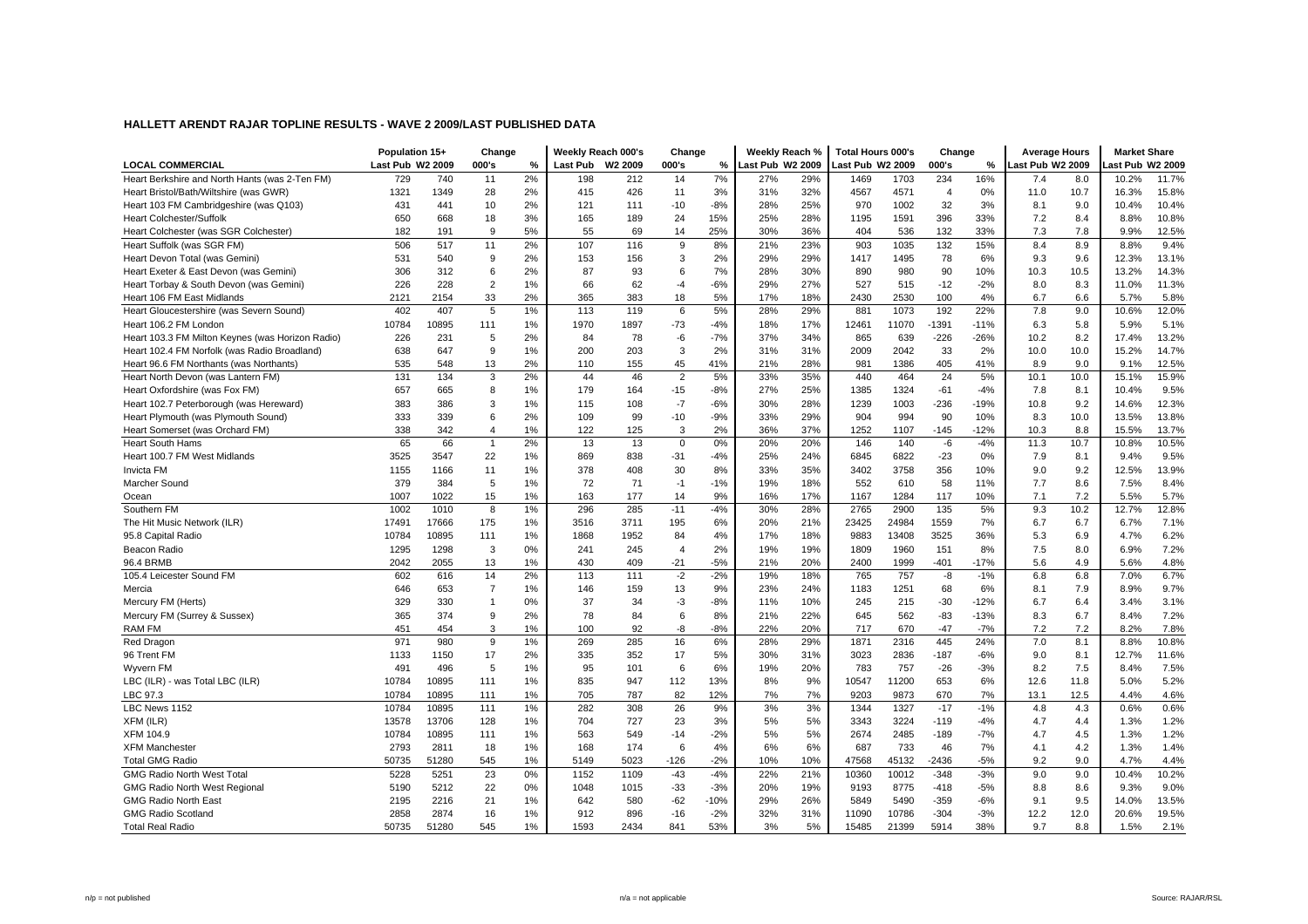|                                               | Population 15+   |       | Change         |        | Weekly Reach 000's |         | Change         |        | Weekly Reach %   |     | <b>Total Hours 000's</b> |       | Change         |        | <b>Average Hours</b> |      | <b>Market Share</b> |       |
|-----------------------------------------------|------------------|-------|----------------|--------|--------------------|---------|----------------|--------|------------------|-----|--------------------------|-------|----------------|--------|----------------------|------|---------------------|-------|
| <b>LOCAL COMMERCIAL</b>                       | Last Pub W2 2009 |       | 000's          | %      | <b>Last Pub</b>    | W2 2009 | 000's          | %      | Last Pub W2 2009 |     | Last Pub W2 2009         |       | 000's          | %      | Last Pub W2 2009     |      | ast Pub W2 2009     |       |
| Real Radio (ILR Network)                      | 7214             | 14716 | 7502           | 104%   | 1403               | 2229    | 826            | 59%    | 19%              | 15% | 14475                    | 20427 | 5952           | 41%    | 10.3                 | 9.2  | 10.4%               | 7.3%  |
| Real Radio (North East) - (was Century Radio) | 2195             | 2216  | 21             | 1%     | 444                | 359     | $-85$          | $-19%$ | 20%              | 16% | 3241                     | 2719  | $-522$         | $-16%$ | 7.3                  | 7.6  | 7.8%                | 6.7%  |
| Real Radio (North West) - (was Century Radio) | 5190             | 5212  | 22             | 0%     | 505                | 455     | $-50$          | $-10%$ | 10%              | 9%  | 3818                     | 3633  | $-185$         | $-5%$  | 7.6                  | 8.0  | 3.9%                | 3.7%  |
| Real Radio (Scotland)                         | 2676             | 2689  | 13             | 0%     | 705                | 704     | $-1$           | 0%     | 26%              | 26% | 8175                     | 7781  | $-394$         | $-5%$  | 11.6                 | 11.1 | 16.1%               | 14.9% |
| Real Radio (Wales)                            | 1763             | 1781  | 18             | 1%     | 404                | 399     | -5             | $-1%$  | 23%              | 22% | 4178                     | 4064  | $-114$         | $-3%$  | 10.3                 | 10.2 | 11.0%               | 10.6% |
| Real Radio (Yorkshire)                        | 2775             | 2819  | 44             | 2%     | 294                | 312     | 18             | 6%     | 11%              | 11% | 2121                     | 2230  | 109            | 5%     | 7.2                  | 7.1  | 4.2%                | 4.4%  |
| 96.3 Rock Radio                               | 810              | 811   | $\overline{1}$ | 0%     | 47                 | 46      | $-1$           | $-2%$  | 6%               | 6%  | 372                      | 542   | 170            | 46%    | 7.8                  | 11.8 | 2.5%                | 3.6%  |
| 106.1 Rock Radio                              | 2238             | 2254  | 16             | 1%     | 136                | 117     | $-19$          | $-14%$ | 6%               | 5%  | 1168                     | 1236  | 68             | 6%     | 8.6                  | 10.6 | 2.8%                | 2.9%  |
| <b>Total Smooth Radio</b>                     | 50735            | 51280 | 545            | 1%     | 2803               | 2760    | $-43$          | $-2%$  | 6%               | 5%  | 23484                    | 21955 | $-1529$        | $-7%$  | 8.4                  | 8.0  | 2.3%                | 2.1%  |
| Smooth Radio (ILR Network)                    | 25643            | 25858 | 215            | 1%     | 2480               | 2409    | $-71$          | $-3%$  | 10%              | 9%  | 21484                    | 19954 | $-1530$        | $-7%$  | 8.7                  | 8.3  | 4.3%                | 4.0%  |
| Smooth Radio Midlands                         | 5594             | 5652  | 58             | 1%     | 711                | 640     | $-71$          | $-10%$ | 13%              | 11% | 7705                     | 6429  | $-1276$        | $-17%$ | 10.8                 | 10.1 | 6.7%                | 5.6%  |
| Smooth Radio (East Midlands)                  | 2110             | 2145  | 35             | 2%     | 305                | 272     | $-33$          | $-11%$ | 14%              | 13% | 2941                     | 2621  | $-320$         | $-11%$ | 9.6                  | 9.6  | 7.0%                | 6.0%  |
| Smooth Radio (West Midlands)                  | 3525             | 3547  | 22             | 1%     | 406                | 368     | $-38$          | $-9%$  | 12%              | 10% | 4764                     | 3808  | $-956$         | $-20%$ | 11.7                 | 10.4 | 6.5%                | 5.3%  |
| Smooth Radio (Glasgow)                        | 1878             | 1883  | 5              | 0%     | 236                | 218     | $-18$          | $-8%$  | 13%              | 12% | 2543                     | 2463  | $-80$          | $-3%$  | 10.8                 | 11.3 | 7.3%                | 6.8%  |
| Smooth Radio (London)                         | 10784            | 10895 | 111            | 1%     | 536                | 615     | 79             | 15%    | 5%               | 6%  | 3130                     | 2920  | $-210$         | $-7%$  | 5.8                  | 4.7  | 1.5%                | 1.4%  |
| Smooth Radio (North East)                     | 2195             | 2216  | 21             | 1%     | 292                | 298     | 6              | 2%     | 13%              | 13% | 2608                     | 2771  | 163            | 6%     | 8.9                  | 9.3  | 6.3%                | 6.8%  |
| Smooth Radio (North West)                     | 5190             | 5212  | 22             | 0%     | 670                | 668     | $-2$           | 0%     | 13%              | 13% | 5375                     | 5142  | $-233$         | $-4%$  | 8.0                  | 7.7  | 5.4%                | 5.3%  |
| <b>JACKfm Oxfordshire</b>                     | 412              | 417   | 5              | 1%     | 57                 | 53      | $-4$           | $-7%$  | 14%              | 13% | 518                      | 409   | $-109$         | $-21%$ | 9.1                  | 7.8  | 6.5%                | 4.8%  |
| 106 JACKfm                                    | 412              | 417   | 5              | 1%     | 46                 | 44      | $-2$           | $-4%$  | 11%              | 11% | 341                      | 273   | $-68$          | $-20%$ | 7.4                  | 6.2  | 4.3%                | 3.2%  |
| Oxford's FM107.9                              | 412              | 417   | 5              | 1%     | 17                 | 14      | $-3$           | $-18%$ | 4%               | 3%  | 177                      | 137   | $-40$          | $-23%$ | 10.3                 | 9.9  | 2.2%                | 1.6%  |
| Kingdom FM                                    | 291              | 293   | $\overline{2}$ | 1%     | 65                 | 69      | $\overline{4}$ | 6%     | 22%              | 24% | 504                      | 499   | $-5$           | $-1%$  | 7.8                  | 7.2  | 8.9%                | 8.8%  |
| kmfm Group                                    | 980              | 988   | 8              | 1%     | 160                | 162     | $\overline{2}$ | 1%     | 16%              | 16% | 1540                     | 1420  | $-120$         | $-8%$  | 9.6                  | 8.8  | 6.7%                | 6.3%  |
| kmfm East                                     | 468              | 472   | $\overline{4}$ | 1%     | 93                 | 99      | 6              | 6%     | 20%              | 21% | 1086                     | 1005  | $-81$          | $-7%$  | 11.7                 | 10.2 | 9.9%                | 9.3%  |
| kmfm West                                     | 512              | 517   | 5              | 1%     | 67                 | 63      | $-4$           | $-6%$  | 13%              | 12% | 453                      | 415   | $-38$          | $-8%$  | 6.7                  | 6.6  | 3.8%                | 3.5%  |
| Lincs FM Group                                | 2222             | 2669  | 447            | 20%    | 630                | 689     | 59             | 9%     | 28%              | 26% | 6887                     | 7247  | 360            | 5%     | 10.9                 | 10.5 | 15.4%               | 13.6% |
| <b>Lincs FM 102.2</b>                         | 894              | 905   | 11             | 1%     | 349                | 379     | 30             | 9%     | 39%              | 42% | 4086                     | 4270  | 184            | 5%     | 11.7                 | 11.3 | 21.7%               | 23.7% |
| Oak FM                                        | 309              | 313   | $\overline{4}$ | 1%     | 38                 | 32      | -6             | $-16%$ | 12%              | 10% | 317                      | 320   | 3              | 1%     | 8.4                  | 9.9  | 4.9%                | 5.1%  |
| White Rose Radio Network (Lincs FM Group)     | 1035             | 1468  | 433            | 42%    | 241                | 287     | 46             | 19%    | 23%              | 20% | 2333                     | 2729  | 396            | 17%    | 9.7                  | 9.5  | 11.7%               | 9.3%  |
| Dearne FM                                     | 226              | 228   | $\overline{2}$ | 1%     | 67                 | 59      | -8             | $-12%$ | 30%              | 26% | 667                      | 666   | $-1$           | 0%     | 9.9                  | 11.2 | 13.9%               | 14.8% |
| <b>KCFM 99.8</b>                              | 473              | 428   | $-45$          | $-10%$ | 62                 | 71      | 9              | 15%    | 13%              | 17% | 571                      | 629   | 58             | 10%    | 9.2                  | 8.8  | 5.3%                | 6.2%  |
| <b>Ridings FM</b>                             | 294              | 295   | $\overline{1}$ | 0%     | 41                 | 39      | $-2$           | $-5%$  | 14%              | 13% | 367                      | 315   | $-52$          | $-14%$ | 8.8                  | 8.0  | 7.2%                | 6.5%  |
| <b>Rother FM</b>                              | 205              | 207   | $\overline{2}$ | 1%     | 34                 | 34      | $\mathbf 0$    | 0%     | 17%              | 17% | 363                      | 359   | $-4$           | $-1%$  | 10.6                 | 10.4 | 9.1%                | 9.1%  |
| <b>Trax FM</b>                                | 363              | 365   | $\overline{2}$ | 1%     | 103                | 93      | $-10$          | $-10%$ | 28%              | 25% | 962                      | 923   | $-39$          | $-4%$  | 9.4                  | 9.9  | 13.2%               | 12.3% |
| The Local Radio Company Group Total           | 3307             | 2742  | $-565$         | $-17%$ | 680                | 610     | $-70$          | $-10%$ | 21%              | 22% | 5197                     | 4665  | $-532$         | $-10%$ | 7.6                  | 7.7  | 7.7%                | 8.4%  |
| Alpha 103.2                                   | 142              | 143   | $\mathbf{1}$   | 1%     | 24                 | 20      | $-4$           | $-17%$ | 17%              | 14% | 127                      | 111   | $-16$          | $-13%$ | 5.4                  | 5.6  | 5.0%                | 4.3%  |
| 107.8 Arrow FM for Hastings                   | 114              | 114   | $\mathbf 0$    | 0%     | 21                 | 20      | $-1$           | $-5%$  | 18%              | 17% | 198                      | 175   | $-23$          | $-12%$ | 9.4                  | 8.9  | 7.4%                | 6.9%  |
| 2BR                                           | 194              | 194   | $\mathbf 0$    | 0%     | 45                 | 48      | 3              | 7%     | 23%              | 25% | 338                      | 385   | 47             | 14%    | 7.5                  | 8.0  | 9.1%                | 11.5% |
| Durham FM                                     | 201              | 208   | $\overline{7}$ | 3%     | 31                 | 30      | $-1$           | $-3%$  | 16%              | 14% | 140                      | 176   | 36             | 26%    | 4.5                  | 5.9  | 4.0%                | 5.0%  |
| <b>IOW Radio</b>                              | 120              | 120   | $\mathbf 0$    | 0%     | 33                 | 33      | $\Omega$       | 0%     | 27%              | 28% | 289                      | 290   | $\overline{1}$ | 0%     | 8.9                  | 8.7  | 12.1%               | 12.1% |
| Minster FM                                    | 330              | 336   | 6              | 2%     | 74                 | 73      | $-1$           | $-1%$  | 22%              | 22% | 477                      | 528   | 51             | 11%    | 6.5                  | 7.2  | 7.3%                | 8.6%  |
| <b>Mix 96</b>                                 | 121              | 122   | $\mathbf{1}$   | 1%     | 36                 | 37      | $\overline{1}$ | 3%     | 30%              | 30% | 235                      | 232   | $-3$           | $-1%$  | 6.5                  | 6.3  | 8.9%                | 9.1%  |
| 107.4 The Quay                                | 371              | 376   | 5              | 1%     | 42                 | 48      | 6              | 14%    | 11%              | 13% | 227                      | 205   | $-22$          | $-10%$ | 5.4                  | 4.3  | 2.9%                | 2.3%  |
| 107.5 Sovereign Radio                         | 150              | 150   | $\mathbf 0$    | 0%     | 26                 | 23      | $-3$           | $-12%$ | 17%              | 16% | 186                      | 155   | $-31$          | $-17%$ | 7.1                  | 6.6  | 5.9%                | 5.3%  |
| Spire FM                                      | 112              | 113   | $\mathbf{1}$   | 1%     | 43                 | 43      | $\Omega$       | 0%     | 38%              | 38% | 448                      | 494   | 46             | 10%    | 10.4                 | 11.6 | 17.4%               | 19.3% |
| Spirit FM                                     | 207              | 209   | $\overline{2}$ | 1%     | 43                 | 43      | $\Omega$       | 0%     | 21%              | 21% | 398                      | 372   | $-26$          | $-7%$  | 9.2                  | 8.6  | 8.3%                | 7.8%  |
| 97.2 Stray FM                                 | 145              | 147   | $\overline{2}$ | 1%     | 49                 | 49      | $\Omega$       | 0%     | 34%              | 33% | 387                      | 331   | $-56$          | $-14%$ | 7.9                  | 6.8  | 12.5%               | 10.7% |
| Sun FM                                        | 269              | 271   | $\overline{2}$ | 1%     | 63                 | 62      | $-1$           | $-2%$  | 23%              | 23% | 612                      | 530   | $-82$          | $-13%$ | 9.7                  | 8.5  | 12.3%               | 10.2% |
| Wessex FM                                     | 120              | 122   | $\overline{2}$ | 2%     | 39                 | 41      | $\overline{2}$ | 5%     | 32%              | 33% | 304                      | 297   | $-7$           | $-2%$  | 7.9                  | 7.3  | 12.0%               | 11.9% |
| Yorkshire Coast Radio                         | 116              | 118   | $\overline{2}$ | 2%     | 40                 | 37      | $-3$           | $-8%$  | 35%              | 32% | 359                      | 318   | $-41$          | $-11%$ | 8.9                  | 8.5  | 14.6%               | 12.6% |
| Radio Mansfield 103.2                         | 152              | 155   | 3              | 2%     | 44                 | 39      | $-5$           | $-11%$ | 29%              | 25% | 421                      | 357   | $-64$          | $-15%$ | 9.5                  | 9.3  | 12.9%               | 10.9% |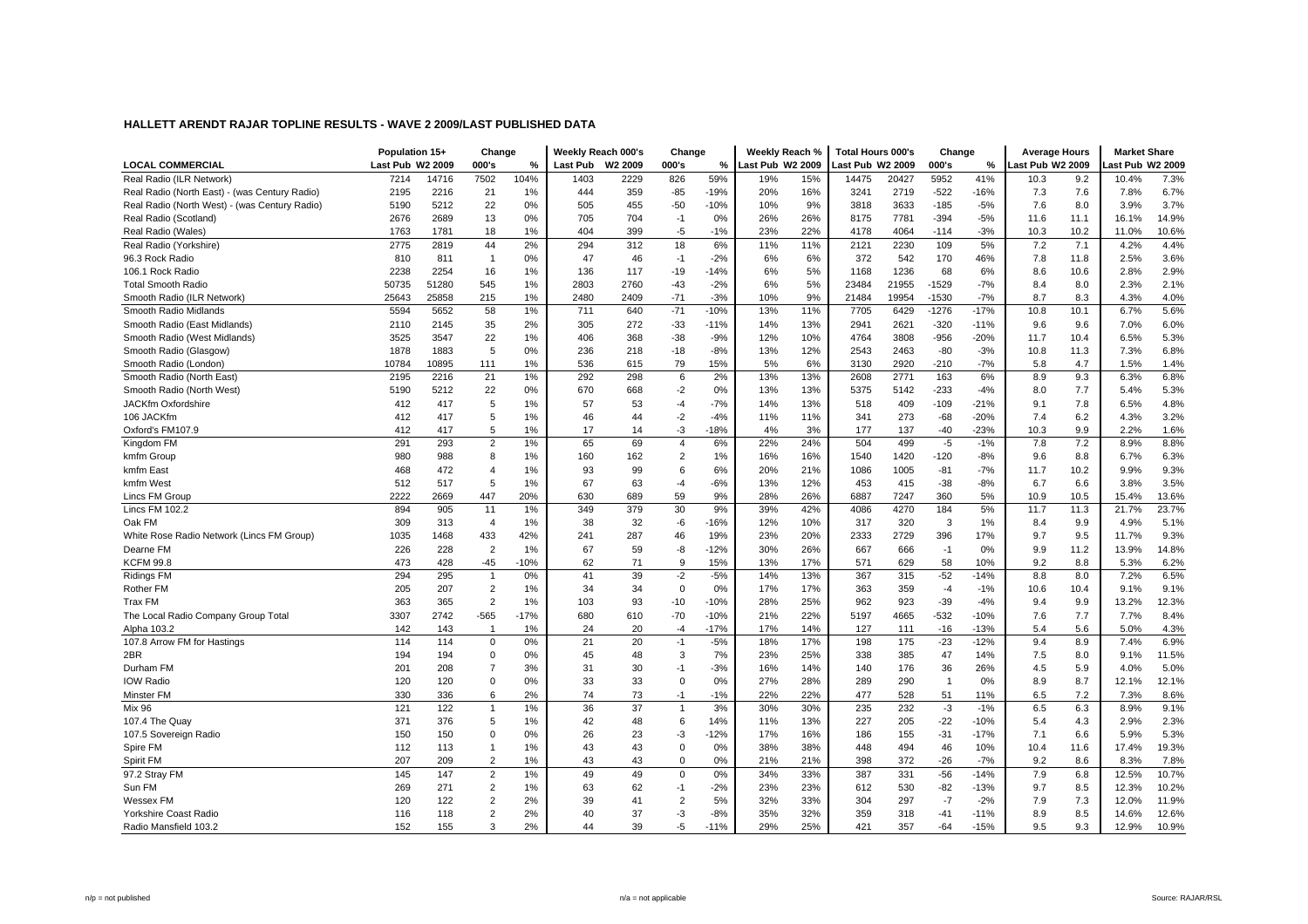|                                                      | Population 15+   |       | Change         |        |          | Weekly Reach 000's | Change         |        | Weekly Reach %   |       | <b>Total Hours 000's</b> |      | Change         |        | <b>Average Hours</b> |      | <b>Market Share</b> |       |
|------------------------------------------------------|------------------|-------|----------------|--------|----------|--------------------|----------------|--------|------------------|-------|--------------------------|------|----------------|--------|----------------------|------|---------------------|-------|
| <b>LOCAL COMMERCIAL</b>                              | Last Pub W2 2009 |       | 000's          | %      | Last Pub | W2 2009            | 000's          | %      | Last Pub W2 2009 |       | Last Pub W2 2009         |      | 000's          | %      | ast Pub W2 2009      |      | ast Pub W2 2009     |       |
| Manx Radio                                           | 68               | 68    | $\Omega$       | 0%     | 33       | 35                 | $\overline{2}$ | 6%     | 49%              | 52%   | 414                      | 452  | 38             | 9%     | 12.5                 | 12.9 | 28.0%               | 28.7% |
| Midwest Radio                                        | 193              | 196   | 3              | 2%     | 40       | 39                 | $-1$           | $-3%$  | 21%              | 20%   | 347                      | 401  | 54             | 16%    | 8.6                  | 10.3 | 7.8%                | 8.9%  |
| Northern Media Group                                 | 553              | 566   | 13             | 2%     | 124      | 136                | 12             | 10%    | 22%              | 24%   | 980                      | 1226 | 246            | 25%    | 7.9                  | 9.0  | 9.3%                | 11.4% |
| Five FM                                              | 78               | 81    | 3              | 4%     | 20       | 23                 | 3              | 15%    | 25%              | 29%   | 209                      | 258  | 49             | 23%    | 10.6                 | 11.1 | 13.4%               | 15.9% |
| Q102.9FM/Q97.2FM/Q101.2FM                            | 292              | 294   | $\overline{2}$ | 1%     | 75       | 84                 | 9              | 12%    | 26%              | 29%   | 538                      | 725  | 187            | 35%    | 7.2                  | 8.6  | 9.9%                | 13.2% |
| Seven FM                                             | 141              | 144   | 3              | 2%     | 18       | 16                 | $-2$           | $-11%$ | 13%              | 11%   | 123                      | 110  | $-13$          | $-11%$ | 6.7                  | 6.9  | 4.2%                | 3.9%  |
| Six FM                                               | 86               | 91    | 5              | 6%     | 12       | 13                 | $\overline{1}$ | 8%     | 14%              | 14%   | 111                      | 133  | 22             | 20%    | 9.2                  | 10.2 | 7.2%                | 7.7%  |
| Original 106 (Aberdeen)                              | 309              | 312   | 3              | 1%     | 38       | 37                 | $-1$           | $-3%$  | 12%              | 12%   | 228                      | 229  | $\overline{1}$ | 0%     | 6.0                  | 6.2  | 3.7%                | 3.6%  |
| Original 106 (Bristol)                               | 573              | 588   | 15             | 3%     | 13       | 19                 | 6              | 46%    | 2%               | 3%    | 66                       | 94   | 28             | 42%    | 4.9                  | 5.0  | 0.6%                | 0.8%  |
| Panjab Radio                                         | 10785            | 10895 | 110            | 1%     | 44       | 61                 | 17             | 39%    | $*$ %            | 1%    | 298                      | 487  | 189            | 63%    | 6.7                  | 8.0  | 0.1%                | 0.2%  |
| Pennine FM (formerly 107.9 Home FM)                  | 201              | 206   | 5              | 2%     | 19       | 17                 | $-2$           | $-11%$ | 10%              | 8%    | 120                      | 111  | -9             | $-8%$  | 6.2                  | 6.7  | 3.2%                | 3.0%  |
| Premier Christian Radio                              | 10784            | 10895 | 111            | 1%     | 158      | 128                | $-30$          | $-19%$ | 1%               | 1%    | 1423                     | 835  | $-588$         | $-41%$ | 9.0                  | 6.5  | 0.7%                | 0.4%  |
| QuayWest FM                                          | 108              | 108   | $\mathbf 0$    | 0%     | 18       | 19                 | -1             | 6%     | 17%              | 17%   | 200                      | 204  | $\overline{4}$ | 2%     | 10.8                 | 10.8 | 7.7%                | 8.0%  |
| Reading 107 FM                                       | 268              | 274   | 6              | 2%     | 33       | 32                 | $-1$           | $-3%$  | 12%              | 12%   | 170                      | 154  | $-16$          | $-9%$  | 5.1                  | 4.8  | 3.8%                | 3.5%  |
| 96.2 The Revolution                                  | 503              | 507   | $\overline{4}$ | 1%     | 27       | 28                 | $\overline{1}$ | 4%     | 5%               | 5%    | 217                      | 249  | 32             | 15%    | 8.1                  | 9.0  | 2.4%                | 2.8%  |
| Southwest Local Radio Group (Palm & Exeter FM)       | n/p              | 530   | n/a            | n/a    | n/p      | 50                 | n/a            | n/a    | n/p              | 9%    | n/p                      | 371  | n/a            | n/a    | n/p                  | 7.5  | n/p                 | 3.3%  |
| <b>Exeter FM</b>                                     | n/p              | 302   | n/a            | n/a    | n/p      | 19                 | n/a            | n/a    | n/p              | 6%    | n/p                      | 125  | n/a            | n/a    | n/p                  | 6.7  | n/p                 | 1.9%  |
| Palm FM                                              | 226              | 228   | $\overline{2}$ | 1%     | 29       | 31                 | $\overline{2}$ | 7%     | 13%              | 14%   | 262                      | 247  | $-15$          | $-6%$  | 8.9                  | 7.9  | 5.5%                | 5.4%  |
| Star Radio in Bristol                                | 445              | 457   | 12             | 3%     | 42       | 40                 | $-2$           | $-5%$  | 9%               | 9%    | 308                      | 355  | 47             | 15%    | 7.3                  | 8.9  | 3.4%                | 3.8%  |
| The Sunrise Group                                    | 50735            | 51280 | 545            | 1%     | 511      | 535                | 24             | 5%     | 1%               | 1%    | 3640                     | 4569 | 929            | 26%    | 7.1                  | 8.5  | 0.4%                | 0.4%  |
| Kismat Radio 1035 (Greater London)                   | 10784            | 10895 | 111            | 1%     | 86       | 91                 | 5              | 6%     | 1%               | 1%    | 614                      | 561  | $-53$          | $-9%$  | 7.1                  | 6.2  | 0.3%                | 0.3%  |
| Punjabi Radio (was Yarr Radio)                       | 10785            | 10895 | 110            | 1%     | 30       | 34                 | $\overline{4}$ | 13%    | $*$ %            | $*$ % | 210                      | 171  | $-39$          | $-19%$ | 6.9                  | 5.0  | 0.1%                | 0.1%  |
| Sunrise Radio (Greater London)                       | 10784            | 10895 | 111            | 1%     | 328      | 330                | $\overline{2}$ | 1%     | 3%               | 3%    | 2018                     | 3032 | 1014           | 50%    | 6.2                  | 9.2  | 1.0%                | 1.4%  |
| Sunrise Radio National                               | 50735            | 51280 | 545            | 1%     | 473      | 494                | 21             | 4%     | 1%               | 1%    | 3029                     | 4264 | 1235           | 41%    | 6.4                  | 8.6  | 0.3%                | 0.4%  |
| Time FM 106.6                                        | 278              | 282   | $\overline{4}$ | 1%     | 23       | 24                 | $\overline{1}$ | 4%     | 8%               | 8%    | 173                      | 171  | $-2$           | $-1%$  | 7.6                  | 7.2  | 3.2%                | 3.1%  |
| Time FM 107.5                                        | 397              | 398   | $\overline{1}$ | 0%     | 29       | 29                 | $\Omega$       | 0%     | 7%               | 7%    | 261                      | 259  | $-2$           | $-1%$  | 9.1                  | 8.8  | 4.1%                | 3.9%  |
| <b>Tindle Radio Group</b>                            | 1463             | 1438  | $-25$          | $-2%$  | 304      | 306                | $\overline{2}$ | 1%     | 21%              | 21%   | 2962                     | 2979 | 17             | 1%     | 9.7                  | 9.7  | 10.0%               | 10.2% |
| <b>Tindle Radio Anglia</b>                           | 1025             | 994   | $-31$          | $-3%$  | 173      | 174                | $\overline{1}$ | 1%     | 17%              | 18%   | 1457                     | 1494 | 37             | 3%     | 8.4                  | 8.6  | 7.2%                | 7.5%  |
| 103.4 The Beach                                      | 181              | 183   | $\overline{2}$ | 1%     | 56       | 54                 | $-2$           | $-4%$  | 31%              | 30%   | 500                      | 524  | 24             | 5%     | 9.0                  | 9.7  | 15.6%               | 15.4% |
| Dream 100                                            | 186              | 142   | $-44$          | $-24%$ | 35       | 32                 | -3             | $-9%$  | 19%              | 23%   | 323                      | 301  | $-22$          | $-7%$  | 9.2                  | 9.3  | 8.5%                | 11.0% |
| North Norfolk Radio                                  | 91               | 91    | $\mathsf 0$    | 0%     | 14       | 14                 | $\Omega$       | 0%     | 16%              | 15%   | 143                      | 122  | $-21$          | $-15%$ | 9.9                  | 8.8  | 7.0%                | 6.0%  |
| 99.9 Radio Norwich                                   | 317              | 324   | $\overline{7}$ | 2%     | 45       | 47                 | 2              | 4%     | 14%              | 15%   | 245                      | 292  | 47             | 19%    | 5.4                  | 6.2  | 3.6%                | 4.1%  |
| Town 102 FM                                          | 269              | 274   | 5              | 2%     | 31       | 33                 | $\overline{2}$ | 6%     | 11%              | 12%   | 242                      | 272  | 30             | 12%    | 7.8                  | 8.4  | 4.6%                | 5.1%  |
| Channel 103 FM                                       | 75               | 76    | $\mathbf{1}$   | 1%     | 37       | 41                 | $\overline{4}$ | 11%    | 50%              | 53%   | 464                      | 455  | -9             | $-2%$  | 12.4                 | 11.2 | 27.5%               | 28.6% |
| Delta FM                                             | 93               | 94    | $\mathbf 1$    | 1%     | 15       | 16                 | -1             | 7%     | 17%              | 17%   | 151                      | 177  | 26             | 17%    | 9.8                  | 10.9 | 7.3%                | 8.4%  |
| Island FM 104.7                                      | 51               | 51    | $\Omega$       | 0%     | 25       | 24                 | $-1$           | $-4%$  | 49%              | 47%   | 365                      | 293  | $-72$          | $-20%$ | 14.6                 | 12.3 | 41.1%               | 35.7% |
| <b>Kick and Kestrel</b>                              | 219              | 223   | $\overline{4}$ | 2%     | 54       | 51                 | $-3$           | $-6%$  | 24%              | 23%   | 525                      | 560  | 35             | 7%     | 9.8                  | 11.0 | 11.1%               | 11.7% |
| <b>Kestrel FM</b>                                    | 133              | 136   | 3              | 2%     | 37       | 37                 | $\mathbf 0$    | 0%     | 28%              | 27%   | 381                      | 404  | 23             | 6%     | 10.3                 | 11.1 | 12.5%               | 13.3% |
| <b>Kick FM</b>                                       | 86               | 88    | $\overline{2}$ | 2%     | 16       | 15                 | $-1$           | $-6%$  | 19%              | 17%   | 144                      | 156  | 12             | 8%     | 8.7                  | 10.7 | 8.5%                | 8.8%  |
| <b>Total Touch Radio Network</b>                     | n/p              | 890   | n/a            | n/a    | n/p      | 116                | n/a            | n/a    | n/p              | 13%   | n/p                      | 910  | n/a            | n/a    | n/p                  | 7.9  | n/p                 | 5.1%  |
| Rugby FM                                             | 69               | 71    | $\overline{2}$ | 3%     | 23       | 22                 | $-1$           | $-4%$  | 33%              | 31%   | 199                      | 201  | $\overline{2}$ | 1%     | 8.8                  | 9.1  | 14.6%               | 14.6% |
| <b>Touchradio Staffs</b>                             | 245              | 247   | $\overline{2}$ | 1%     | 26       | 22                 | $-4$           | $-15%$ | 10%              | 9%    | 249                      | 175  | $-74$          | $-30%$ | 9.7                  | 7.9  | 4.7%                | 3.6%  |
| 96.2FM Touchradio - Coventry                         | 282              | 285   | 3              | 1%     | 31       | 29                 | $-2$           | $-6%$  | 11%              | 10%   | 132                      | 202  | 70             | 53%    | 4.3                  | 7.0  | 2.4%                | 3.8%  |
| 102FM Touchradio - Warks, Worcs, Cotswolds           | 284              | 287   | 3              | 1%     | 35       | 36                 | $\overline{1}$ | 3%     | 12%              | 12%   | 306                      | 278  | $-28$          | $-9%$  | 8.6                  | 7.8  | 4.8%                | 4.5%  |
| 107.3 Touchradio - Warwick                           | n/p              | 134   | n/a            | n/a    | n/p      | $\overline{7}$     | n/a            | n/a    | n/p              | 5%    | n/p                      | 53   | n/a            | n/a    | n/p                  | 7.6  | n/p                 | 2.2%  |
| Town and Country Broadcasting (South and West Wales) | 1560             | 1579  | 19             | 1%     | 196      | 200                | $\overline{4}$ | 2%     | 13%              | 13%   | 1595                     | 1621 | 26             | 2%     | 8.1                  | 8.1  | 4.9%                | 4.8%  |
| 106.3 Bridge FM                                      | 120              | 122   | $\overline{2}$ | 2%     | 40       | 36                 | $-4$           | $-10%$ | 33%              | 30%   | 342                      | 342  | $\Omega$       | 0%     | 8.6                  | 9.5  | 13.5%               | 13.3% |
| <b>Nation Radio</b>                                  | 1386             | 1405  | 19             | 1%     | 46       | 51                 | 5              | 11%    | 3%               | 4%    | 215                      | 255  | 40             | 19%    | 4.7                  | 5.0  | 0.7%                | 0.8%  |
| 97.1 Radio Carmarthenshire                           | 125              | 127   | $\overline{2}$ | 2%     | 36       | 38                 | $\overline{2}$ | 6%     | 29%              | 30%   | 261                      | 290  | 29             | 11%    | 7.3                  | 7.6  | 10.8%               | 11.1% |
|                                                      | 91               | 92    | $\mathbf{1}$   | 1%     |          | 45                 |                |        | 49%              | 49%   | 466                      | 459  | $-7$           |        |                      |      |                     |       |
| 102.5 Radio Pembrokeshire                            |                  |       |                |        | 44       |                    |                | 2%     |                  |       |                          |      |                | $-2%$  | 10.5                 | 10.2 | 25.4%               | 23.4% |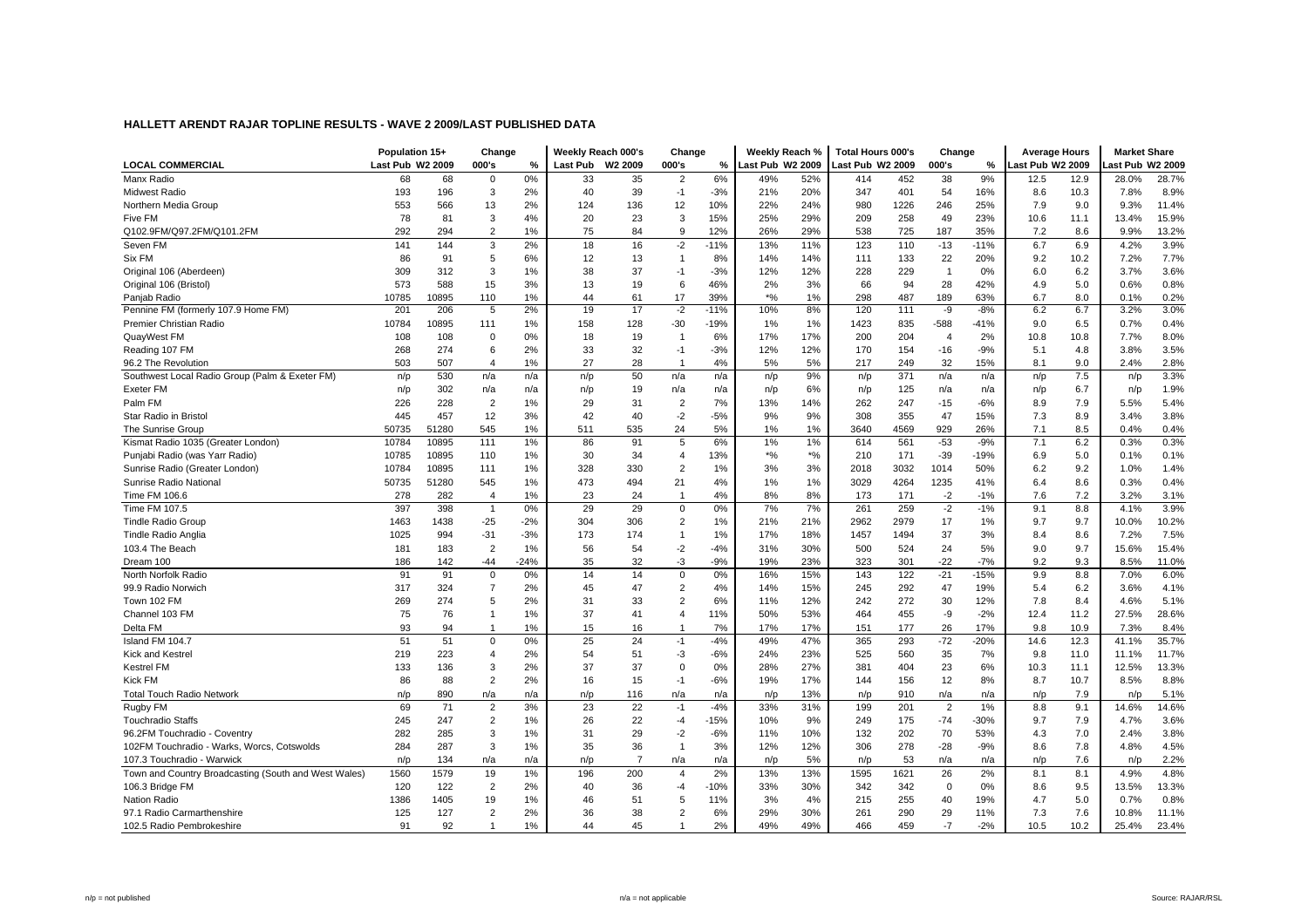|                                      | Population 15+   |       | Change         |       |                 | Weekly Reach 000's  | Change         |        | Weekly Reach %     |     | <b>Total Hours 000's</b> |       | Change         |        | <b>Average Hours</b> |      | <b>Market Share</b> |       |
|--------------------------------------|------------------|-------|----------------|-------|-----------------|---------------------|----------------|--------|--------------------|-----|--------------------------|-------|----------------|--------|----------------------|------|---------------------|-------|
| <b>LOCAL COMMERCIAL</b>              | Last Pub W2 2009 |       | 000's          | %     | <b>Last Pub</b> | W <sub>2</sub> 2009 | 000's          |        | % Last Pub W2 2009 |     | Last Pub W2 2009         |       | 000's          | ℅      | Last Pub W2 2009     |      | ast Pub W2 2009     |       |
| 102.1 Swansea Bay Radio              | 449              | 454   | 5              | 1%    | 35              | 37                  | $\overline{2}$ | 6%     | 8%                 | 8%  | 414                      | 338   | $-76$          | $-18%$ | 11.9                 | 9.1  | 4.6%                | 3.7%  |
| 3TR                                  | 67               | 66    | $-1$           | $-1%$ | 18              | 18                  | $\Omega$       | 0%     | 27%                | 27% | 193                      | 195   | $\overline{2}$ | 1%     | 10.7                 | 10.8 | 13.6%               | 14.2% |
| <b>Total UKRD</b>                    | 1542             | 1566  | 24             | 2%    | 369             | 404                 | 35             | 9%     | 24%                | 26% | 3837                     | 4191  | 354            | 9%     | 10.4                 | 10.4 | 12.0%               | 12.5% |
| Pirate FM                            | 474              | 479   | 5              | 1%    | 132             | 156                 | 24             | 18%    | 28%                | 33% | 1484                     | 1916  | 432            | 29%    | 11.2                 | 12.3 | 15.8%               | 18.6% |
| The County Sound Radio Network       | 529              | 538   | 9              | 2%    | 141             | 157                 | 16             | 11%    | 27%                | 29% | 1175                     | 1435  | 260            | 22%    | 8.3                  | 9.2  | 11.5%               | 13.1% |
| County Sound 1566                    | 529              | 538   | 9              | 2%    | 11              | 13                  | $\overline{2}$ | 18%    | 2%                 | 2%  | 146                      | 182   | 36             | 25%    | 12.9                 | 14.3 | 1.4%                | 1.7%  |
| 96.4 Eagle Radio                     | 529              | 538   | 9              | 2%    | 132             | 146                 | 14             | 11%    | 25%                | 27% | 1029                     | 1253  | 224            | 22%    | 7.8                  | 8.6  | 10.1%               | 11.4% |
| Star Radio in North Somerset         | 131              | 133   | $\overline{2}$ | 2%    | 23              | 23                  | $\Omega$       | 0%     | 17%                | 18% | 226                      | 218   | $-8$           | $-4%$  | 9.9                  | 9.4  | 7.9%                | 7.6%  |
| <b>Total UKRD East</b>               | 407              | 415   | 8              | 2%    | 68              | 72                  |                | 6%     | 17%                | 17% | 827                      | 688   | $-139$         | $-17%$ | 12.1                 | 9.5  | 9.0%                | 7.4%  |
| <b>KL.FM 96.7</b>                    | 149              | 150   |                | 1%    | 50              | 51                  |                | 2%     | 34%                | 34% | 650                      | 636   | $-14$          | $-2%$  | 12.9                 | 12.4 | 19.2%               | 18.1% |
| Star Radio in Cambridge              | 258              | 266   | 8              | 3%    | 32              | 29                  | $-3$           | $-9%$  | 12%                | 11% | 206                      | 186   | $-20$          | $-10%$ | 6.5                  | 6.5  | 4.0%                | 3.5%  |
| UTV Radio (inc. talkSPORT)           | 50735            | 51280 | 545            | 1%    | 3660            | 3613                | $-47$          | $-1%$  | 7%                 | 7%  | 29273                    | 30290 | 1017           | 3%     | 8.0                  | 8.4  | 2.9%                | 2.9%  |
| UTV Radio (excl. talkSPORT)          | 6760             | 6444  | $-316$         | $-5%$ | 1272            | 1282                | 10             | 1%     | 19%                | 20% | 11437                    | 12284 | 847            | 7%     | 9.0                  | 9.6  | 8.7%                | 9.6%  |
| Imagine FM                           | 374              | 375   |                | 0%    | 27              | 35                  | 8              | 30%    | 7%                 | 9%  | 93                       | 196   | 103            | 111%   | 3.4                  | 5.7  | 1.3%                | 2.7%  |
| 107.6 Juice FM                       | 955              | 953   | $-2$           | 0%    | 154             | 133                 | $-21$          | $-14%$ | 16%                | 14% | 907                      | 1082  | 175            | 19%    | 5.9                  | 8.1  | 5.0%                | 6.2%  |
| Peak 107 FM                          | 410              | 414   | $\overline{4}$ | 1%    | 72              | 84                  | 12             | 17%    | 18%                | 20% | 662                      | 901   | 239            | 36%    | 9.2                  | 10.7 | 8.9%                | 10.2% |
| The Pulse/Pulse Classic Gold         | 836              | 847   | 11             | 1%    | 139             | 142                 | 3              | 2%     | 17%                | 17% | 924                      | 982   | 58             | 6%     | 6.7                  | 6.9  | 6.0%                | 6.4%  |
| The Pulse                            | 836              | 847   | 11             | 1%    | 123             | 134                 | 11             | 9%     | 15%                | 16% | 798                      | 896   | 98             | 12%    | 6.5                  | 6.7  | 5.2%                | 5.8%  |
| <b>Pulse Classic Gold</b>            | 836              | 847   | 11             | 1%    | 39              | 35                  | -4             | $-10%$ | 5%                 | 4%  | 126                      | 86    | $-40$          | $-32%$ | 3.2                  | 2.5  | 0.8%                | 0.6%  |
| Signal One & Signal Two              | 768              | 770   | $\overline{2}$ | 0%    | 247             | 256                 | 9              | 4%     | 32%                | 33% | 2720                     | 3161  | 441            | 16%    | 11.0                 | 12.3 | 17.2%               | 18.6% |
| Signal One                           | 768              | 770   | $\overline{2}$ | 0%    | 225             | 234                 | 9              | 4%     | 29%                | 30% | 2158                     | 2615  | 457            | 21%    | 9.6                  | 11.2 | 13.6%               | 15.4% |
| Signal Two                           | 768              | 770   | $\overline{2}$ | 0%    | 69              | 67                  | $-2$           | $-3%$  | 9%                 | 9%  | 562                      | 546   | $-16$          | $-3%$  | 8.2                  | 8.2  | 3.5%                | 3.2%  |
| 107.4 Tower FM                       | 431              | 430   | $-1$           | 0%    | 44              | 60                  | 16             | 36%    | 10%                | 14% | 313                      | 427   | 114            | 36%    | 7.1                  | 7.1  | 3.9%                | 5.3%  |
| Total Swansea Sound/96.4 FM The Wave | 449              | 454   | 5              | 1%    | 177             | 184                 |                | 4%     | 39%                | 41% | 2000                     | 2033  | 33             | 2%     | 11.3                 | 11.0 | 22.2%               | 22.3% |
| 96.4 FM The Wave                     | 449              | 454   | 5              | 1%    | 128             | 134                 | 6              | 5%     | 29%                | 29% | 1150                     | 1128  | $-22$          | $-2%$  | 9.0                  | 8.4  | 12.8%               | 12.4% |
| Swansea Sound - 1170 MW              | 449              | 454   | 5              | 1%    | 72              | 81                  | 9              | 13%    | 16%                | 18% | 850                      | 905   | 55             | 6%     | 11.7                 | 11.2 | 9.5%                | 9.9%  |
| U105                                 | 838              | 851   | 13             | 2%    | 114             | 128                 | 14             | 12%    | 14%                | 15% | 1249                     | 1532  | 283            | 23%    | 10.9                 | 12.0 | 7.5%                | 8.8%  |
| Radio Wave 96.5 FM                   | 242              | 241   | $-1$           | 0%    | 72              | 68                  | $-4$           | $-6%$  | 30%                | 28% | 724                      | 621   | $-103$         | $-14%$ | 10.1                 | 9.2  | 14.8%               | 12.7% |
| 102.4 Wish / 107.2 Wire              | 701              | 704   | 3              | 0%    | 138             | 141                 | 3              | 2%     | 20%                | 20% | 1189                     | 1030  | $-159$         | $-13%$ | 8.6                  | 7.3  | 8.5%                | 7.6%  |
| 107.2 Wire FM                        | 275              | 277   | $\overline{2}$ | 1%    | 59              | 64                  | 5              | 8%     | 21%                | 23% | 498                      | 469   | $-29$          | $-6%$  | 8.5                  | 7.3  | 8.6%                | 8.1%  |
| 102.4 Wish FM                        | 464              | 465   | $\mathbf{1}$   | 0%    | 77              | 88                  | 11             | 14%    | 17%                | 19% | 510                      | 576   | 66             | 13%    | 6.6                  | 6.6  | 6.3%                | 6.9%  |
| 107.7 The Wolf                       | 426              | 429   | 3              | 1%    | 37              | 36                  | $-1$           | $-3%$  | 9%                 | 8%  | 204                      | 191   | $-13$          | $-6%$  | 5.5                  | 5.3  | 2.4%                | 2.2%  |
| Wave 102 FM                          | 153              | 153   | $\mathbf 0$    | 0%    | 27              | 26                  | $-1$           | $-4%$  | 18%                | 17% | 228                      | 211   | $-17$          | $-7%$  | 8.4                  | 8.1  | 8.4%                | 8.2%  |
| Yorkshire Radio                      | 4988             | 5058  | 70             | 1%    | 62              | 74                  | 12             | 19%    | 1%                 | 1%  | 333                      | 465   | 132            | 40%    | 5.4                  | 6.3  | 0.3%                | 0.5%  |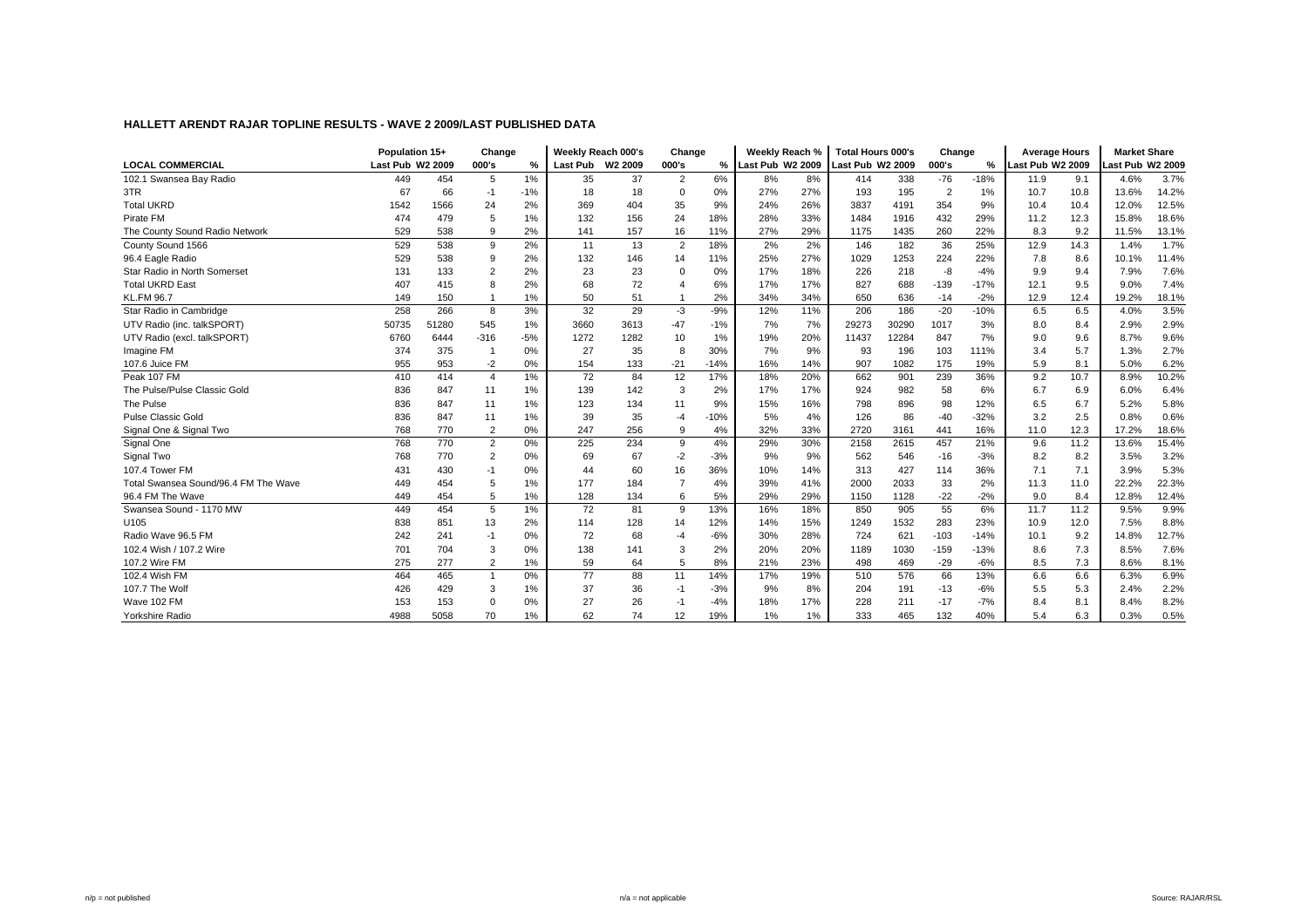|                                      | Population 15+   |       | Change         |               |                 | Weekly Reach 000's | Change                  |               | Weekly Reach %   |     | <b>Total Hours 000's</b> |       | Change         |        | <b>Average Hours</b> |      | <b>Market Share</b> |       |
|--------------------------------------|------------------|-------|----------------|---------------|-----------------|--------------------|-------------------------|---------------|------------------|-----|--------------------------|-------|----------------|--------|----------------------|------|---------------------|-------|
| <b>LOCAL COMMERCIAL</b>              | Last Pub W2 2009 |       | 000's          | $\frac{0}{2}$ | <b>Last Pub</b> | W2 2009            | 000's                   | $\frac{9}{6}$ | Last Pub W2 2009 |     | ast Pub W2 2009          |       | 000's          | %      | Last Pub W2 2009     |      | ast Pub W2 2009     |       |
| <b>BBC Local Radio</b>               | 40940            | 41367 | 427            | 1%            | 7261            | 6872               | $-389$                  | $-5%$         | 18%              | 17% | 72925                    | 68209 | $-4716$        | $-6%$  | 10.0                 | 9.9  | 8.9%                | 8.2%  |
| <b>BBC Radio Berkshire</b>           | 772              | 786   | 14             | 2%            | 120             | 130                | 10                      | 8%            | 15%              | 17% | 997                      | 950   | $-47$          | $-5%$  | 8.3                  | 7.3  | 6.6%                | 6.2%  |
| <b>BBC Radio Bristol</b>             | 893              | 885   | -8             | $-1%$         | 154             | 158                | 4                       | 3%            | 17%              | 18% | 1779                     | 1949  | 170            | 10%    | 11.6                 | 12.3 | 9.4%                | 10.6% |
| <b>BBC Radio Cambridgeshire</b>      | 691              | 703   | 12             | 2%            | 136             | 134                | $-2$                    | $-1%$         | 20%              | 19% | 1206                     | 1038  | $-168$         | $-14%$ | 8.9                  | 7.8  | 7.9%                | 6.9%  |
| <b>BBC Radio Cornwall</b>            | 451              | 455   | $\overline{4}$ | 1%            | 145             | 142                | $-3$                    | $-2%$         | 32%              | 31% | 1554                     | 1586  | 32             | 2%     | 10.7                 | 11.1 | 17.4%               | 16.2% |
| <b>BBC Coventry and Warwickshire</b> | 652              | 660   | 8              | 1%            | 93              | 83                 | $-10$                   | $-11%$        | 14%              | 13% | 736                      | 654   | $-82$          | $-11%$ | 8.0                  | 7.9  | 5.4%                | 5.0%  |
| <b>BBC Radio Cumbria</b>             | 404              | 406   | $\overline{2}$ | 0%            | 129             | 131                | $\overline{2}$          | 2%            | 32%              | 32% | 1300                     | 1307  | $\overline{7}$ | 1%     | 10.1                 | 10.0 | 15.6%               | 16.4% |
| <b>BBC Radio Derby</b>               | 623              | 630   | $\overline{7}$ | 1%            | 156             | 160                | $\overline{4}$          | 3%            | 25%              | 25% | 1458                     | 1853  | 395            | 27%    | 9.3                  | 11.6 | 12.0%               | 15.6% |
| <b>BBC Radio Devon</b>               | 961              | 977   | 16             | 2%            | 242             | 251                | 9                       | 4%            | 25%              | 26% | 2987                     | 2804  | $-183$         | $-6%$  | 12.3                 | 11.2 | 14.9%               | 13.5% |
| <b>BBC Essex</b>                     | 1243             | 1264  | 21             | 2%            | 252             | 246                | $-6$                    | $-2%$         | 20%              | 19% | 2684                     | 2679  | $-5$           | 0%     | 10.6                 | 10.9 | 10.1%               | 9.6%  |
| <b>BBC Radio Gloucestershire</b>     | 477              | 483   | 6              | 1%            | 97              | 97                 | $\mathbf 0$             | 0%            | 20%              | 20% | 983                      | 1022  | 39             | 4%     | 10.2                 | 10.6 | 9.9%                | 9.6%  |
| <b>BBC Hereford &amp; Worcester</b>  | 485              | 492   | $\overline{7}$ | 1%            | 104             | 117                | 13                      | 13%           | 22%              | 24% | 1087                     | 1231  | 144            | 13%    | 10.4                 | 10.5 | 11.8%               | 12.2% |
| <b>BBC Radio Humberside</b>          | 755              | 763   | 8              | 1%            | 216             | 228                | 12                      | 6%            | 29%              | 30% | 2381                     | 2270  | $-111$         | $-5%$  | 11.0                 | 10.0 | 14.6%               | 13.5% |
| <b>BBC Radio Kent</b>                | 1364             | 1378  | 14             | 1%            | 235             | 249                | 14                      | 6%            | 17%              | 18% | 2658                     | 2832  | 174            | 7%     | 11.3                 | 11.4 | 8.2%                | 8.8%  |
| <b>BBC Radio Lancashire</b>          | 1178             | 1185  | $\overline{7}$ | 1%            | 235             | 235                | $\mathbf 0$             | 0%            | 20%              | 20% | 2122                     | 2147  | 25             | 1%     | 9.0                  | 9.1  | 9.8%                | 10.0% |
| <b>BBC Radio Leeds</b>               | 1588             | 1619  | 31             | 2%            | 214             | 230                | 16                      | 7%            | 14%              | 14% | 1686                     | 2017  | 331            | 20%    | 7.9                  | 8.8  | 6.0%                | 7.2%  |
| <b>BBC Radio Leicester</b>           | 783              | 798   | 15             | 2%            | 172             | 168                | $-4$                    | $-2%$         | 22%              | 21% | 1674                     | 1726  | 52             | 3%     | 9.7                  | 10.3 | 11.4%               | 11.5% |
| <b>BBC Radio Lincolnshire</b>        | 529              | 535   | 6              | 1%            | 114             | 112                | $-2$                    | $-2%$         | 22%              | 21% | 1703                     | 1269  | $-434$         | $-25%$ | 15.0                 | 11.3 | 14.8%               | 11.3% |
| BBC London 94.9                      | 10784            | 10895 | 111            | 1%            | 463             | 559                | 96                      | 21%           | 4%               | 5%  | 2479                     | 2882  | 403            | 16%    | 5.4                  | 5.2  | 1.2%                | 1.3%  |
| <b>BBC Radio Manchester</b>          | 2104             | 2120  | 16             | 1%            | 211             | 180                | $-31$                   | $-15%$        | 10%              | 8%  | 2075                     | 1634  | $-441$         | $-21%$ | 9.8                  | 9.1  | 5.5%                | 4.1%  |
| <b>BBC Radio Merseyside</b>          | 1613             | 1617  | $\overline{4}$ | 0%            | 332             | 303                | $-29$                   | $-9%$         | 21%              | 19% | 4246                     | 4760  | 514            | 12%    | 12.8                 | 15.7 | 13.4%               | 15.5% |
| <b>BBC Radio Newcastle</b>           | 1397             | 1413  | 16             | 1%            | 266             | 302                | 36                      | 14%           | 19%              | 21% | 2048                     | 2339  | 291            | 14%    | 7.7                  | 7.7  | 7.7%                | 8.8%  |
| <b>BBC Radio Norfolk</b>             | 749              | 759   | 10             | 1%            | 198             | 212                | 14                      | 7%            | 26%              | 28% | 2613                     | 3054  | 441            | 17%    | 13.2                 | 14.4 | 15.9%               | 17.8% |
| <b>BBC Radio Northampton</b>         | 464              | 475   | 11             | 2%            | 93              | 83                 | $-10$                   | $-11%$        | 20%              | 17% | 946                      | 807   | $-139$         | $-15%$ | 10.2                 | 9.7  | 10.2%               | 8.3%  |
| <b>BBC Radio Nottingham</b>          | 772              | 784   | 12             | 2%            | 196             | 199                | 3                       | 2%            | 25%              | 25% | 1620                     | 1651  | 31             | 2%     | 8.3                  | 8.3  | 9.8%                | 9.5%  |
| BBC Radio Oxford 95.2FM              | 509              | 515   | 6              | 1%            | 71              | 83                 | 12                      | 17%           | 14%              | 16% | 413                      | 832   | 419            | 101%   | 5.8                  | 10.0 | 4.1%                | 7.8%  |
| <b>BBC Radio Sheffield</b>           | 1240             | 1254  | 14             | 1%            | 231             | 236                | 5                       | 2%            | 19%              | 19% | 1966                     | 2043  | 77             | 4%     | 8.5                  | 8.7  | 8.4%                | 8.5%  |
| <b>BBC Radio Shropshire</b>          | 376              | 377   | $\mathbf{1}$   | 0%            | 97              | 115                | 18                      | 19%           | 26%              | 30% | 1132                     | 1286  | 154            | 14%    | 11.6                 | 11.2 | 12.9%               | 15.2% |
| <b>BBC Radio Solent</b>              | 1501             | 1519  | 18             | 1%            | 252             | 266                | 14                      | 6%            | 17%              | 18% | 2651                     | 2574  | $-77$          | $-3%$  | 10.5                 | 9.7  | 8.4%                | 7.6%  |
| <b>BBC Solent for Dorset</b>         | 170              | 172   | $\overline{2}$ | 1%            | 24              | 22                 | $-2$                    | $-8%$         | 14%              | 13% | 235                      | 197   | $-38$          | $-16%$ | 10.0                 | 8.8  | 6.7%                | 5.6%  |
| <b>BBC Somerset</b>                  | 433              | 439   | 6              | 1%            | 45              | 49                 | $\overline{\mathbf{4}}$ | 9%            | 10%              | 11% | 371                      | 512   | 141            | 38%    | 8.2                  | 10.4 | 3.5%                | 4.9%  |
| <b>BBC Southern Counties Radio</b>   | 2407             | 2439  | 32             | 1%            | 238             | 229                | -9                      | $-4%$         | 10%              | 9%  | 2207                     | 2498  | 291            | 13%    | 9.3                  | 10.9 | 4.2%                | 4.8%  |
| <b>BBC Radio Stoke</b>               | 593              | 595   | $\overline{2}$ | 0%            | 156             | 185                | 29                      | 19%           | 26%              | 31% | 1689                     | 1868  | 179            | 11%    | 10.9                 | 10.1 | 14.2%               | 14.3% |
| <b>BBC Radio Suffolk</b>             | 519              | 529   | 10             | 2%            | 132             | 127                | $-5$                    | $-4%$         | 26%              | 24% | 1383                     | 1073  | $-310$         | $-22%$ | 10.4                 | 8.4  | 13.5%               | 9.9%  |
| <b>BBC Tees</b>                      | 780              | 787   | $\overline{7}$ | 1%            | 128             | 106                | $-22$                   | $-17%$        | 16%              | 14% | 1087                     | 752   | $-335$         | $-31%$ | 8.5                  | 7.1  | 7.2%                | 5.5%  |
| <b>BBC Three Counties Radio</b>      | 1255             | 1271  | 16             | 1%            | 171             | 155                | $-16$                   | $-9%$         | 14%              | 12% | 1448                     | 1229  | $-219$         | $-15%$ | 8.5                  | 7.9  | 5.9%                | 5.1%  |
| BBC WM (Birmingham & Black Country)  | 2235             | 2247  | 12             | 1%            | 291             | 245                | $-46$                   | $-16%$        | 13%              | 11% | 3635                     | 2212  | $-1423$        | $-39%$ | 12.5                 | 9.0  | 7.8%                | 4.9%  |
| <b>BBC Radio Wiltshire/Swindon</b>   | 528              | 536   | 8              | 2%            | 68              | 64                 | $-4$                    | $-6%$         | 13%              | 12% | 836                      | 839   | 3              | 0%     | 12.3                 | 13.1 | 7.3%                | 6.9%  |
| <b>BBC Radio York</b>                | 522              | 530   | 8              | 2%            | 89              | 90                 |                         | 1%            | 17%              | 17% | 808                      | 721   | $-87$          | $-11%$ | 9.1                  | 8.0  | 7.8%                | 7.2%  |
| <b>BBC Radio Guernsey</b>            | 51               | 51    | $\Omega$       | 0%            | 18              | 18                 | $\Omega$                | 0%            | 35%              | 36% | 225                      | 200   | $-25$          | $-11%$ | 12.7                 | 11.0 | 25.4%               | 24.4% |
| <b>BBC Radio Jersev</b>              | 75               | 76    | $\mathbf{1}$   | 1%            | 35              | 31                 | $-4$                    | $-11%$        | 46%              | 41% | 409                      | 369   | $-40$          | $-10%$ | 11.8                 | 11.9 | 24.3%               | 23.2% |